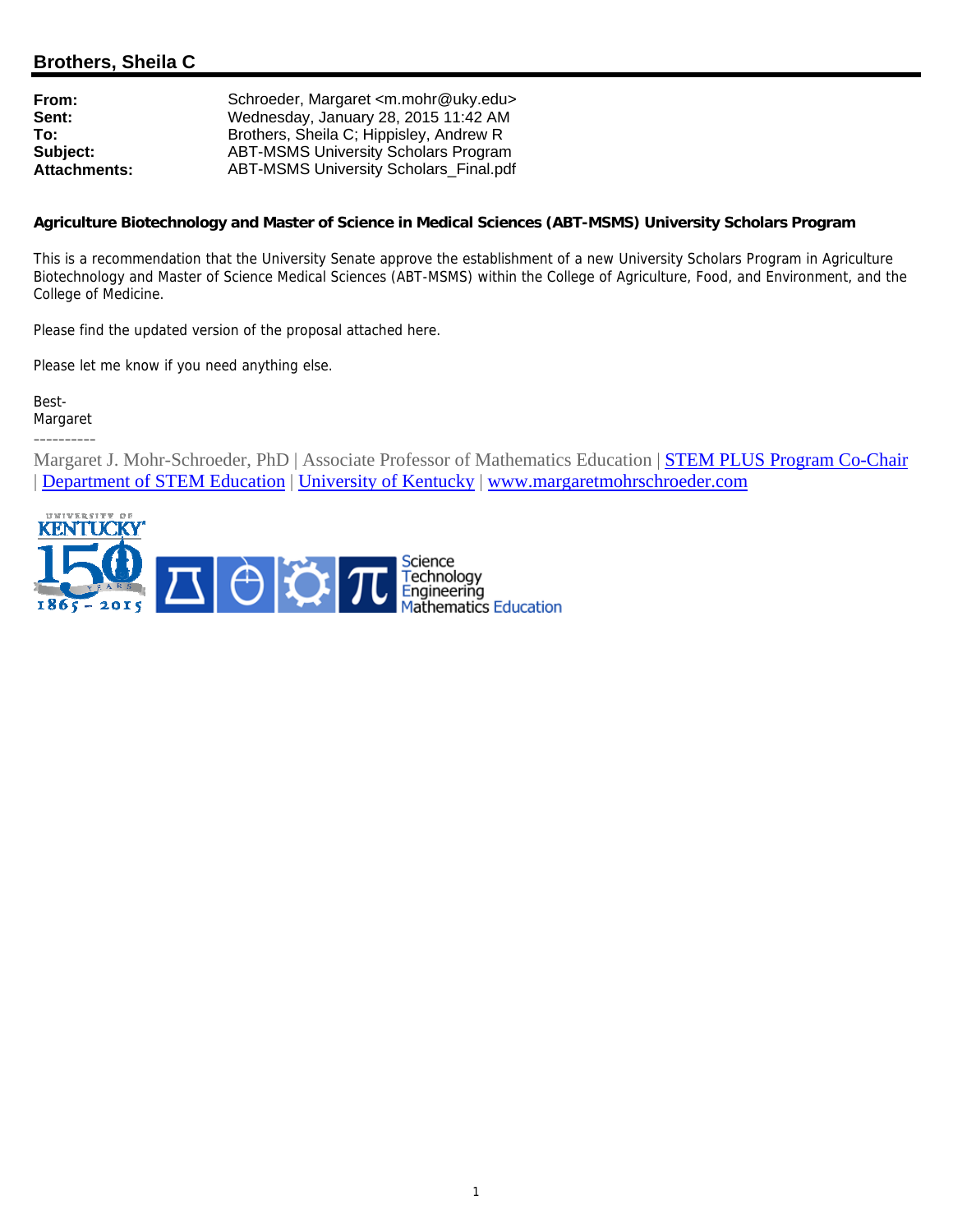

College of Medicine Medical Sciences

Master's of Science in Medical Sciences Program College of Medicine University of Kentucky 138 Leader Avenue, Room 113 Lexington, KY 40506-9983 http://graduate.med.uky.edu/ms-medical-sciences

November 11, 2014

**Curriculum Committee College of Medicine** University of Kentucky

RECENE

DEC 22 2014. OFFICE OF THE  $R_{\nu}$ 

**SENATE COUNCIL** 

Dear Curriculum Committee Members,

Re: Proposal to create a University Scholars Program

On behalf of the Curriculum Committee of the College of Agriculture, Food, and Environment and the Master's of Science in Medical Sciences (MSMS) Program Advisory Committee, please see the attached proposal to create a University Scholars Program for students in the Agriculture Biotechnology (ABT) program, Dr. Robert Houtz, Chair of the Department of Horticulture and I generated this proposal to provide students in the ABT program the opportunity to seek a MSMS degree during the latter stages of their undergraduate career. It is envisioned that this combined degree program will be of benefit to the students, as well as the ABT and MSMS programs and their respective Colleges, and the University as a whole.

We look forward to hearing from you regarding this proposal and am happy to provide additional information or answer any questions.

Kind regards

Joe E. Springer, Ph.D. Professor Director of Graduate Studies M.S. in Medical Science Neurorehabilitation Endowed Chair Spinal Cord and Brain Injury Research Center Physical Medicine and Rehabilitation University of Kentucky



An Equal Opportunity University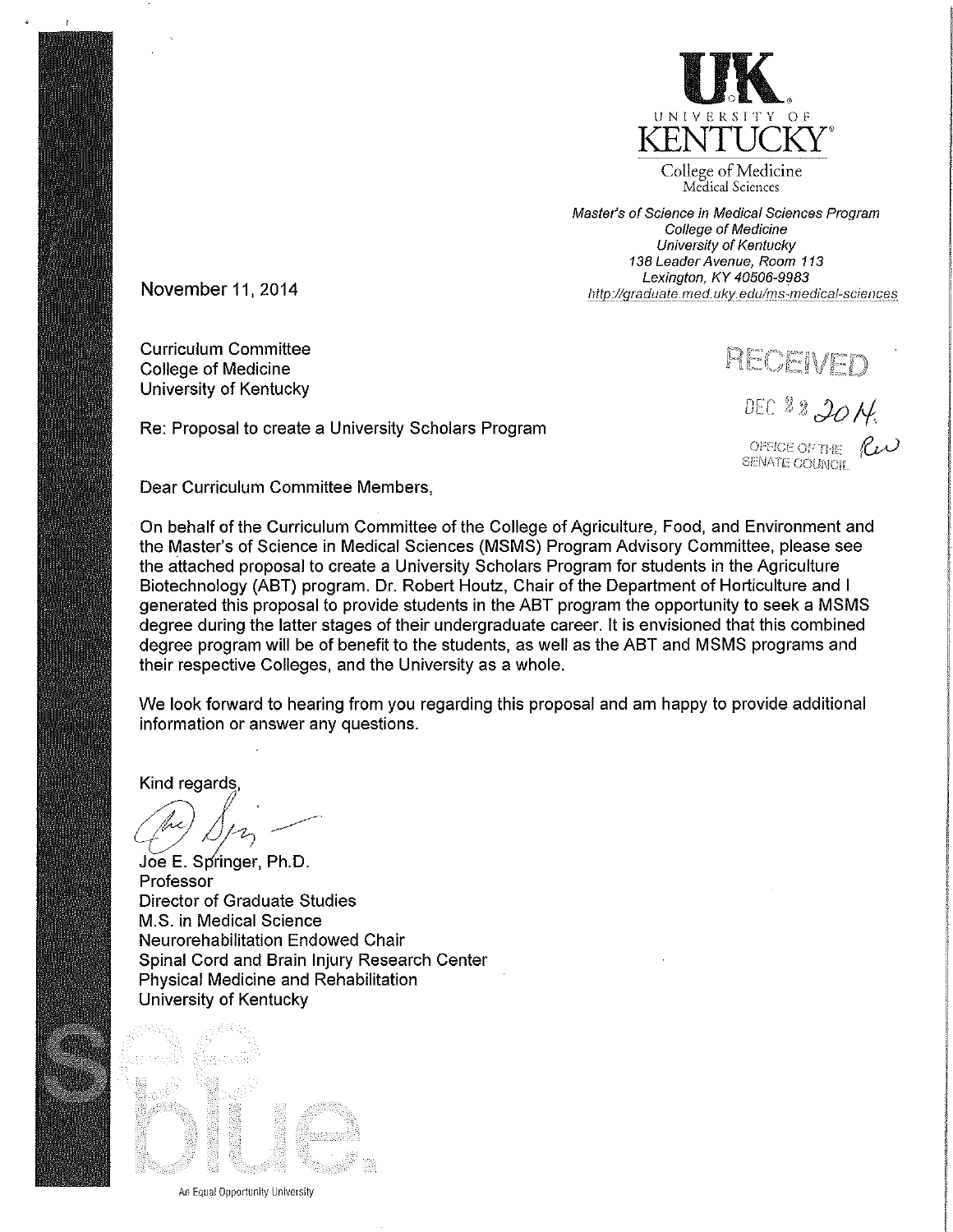#### CIP Code: 51.1399.02

# Joint Proposal for a University Scholars Program With the Master of Science in Medical Sciences for Agriculture Biotechnology Undergraduates

#### Introduction

The overall objective of this proposal is to develop a University Scholars Program in which students in the undergraduate Agriculture Biotechnology (ABT) program are able to seek a Master of Science degree in the Medical Sciences (MSMS) program. At the present time, there is no direct undergraduate degree associated with the MSMS program.

The MSMS is a broad interdisciplinary degree program housed in the College of Medicine. Participating Departments and Centers include Anatomy and Neurobiology; Behavioral Sciences; Graduate Center for Nutritional Sciences; Graduate Center for Toxicology; Microbiology, Immunology and Molecular Genetics; Molecular and Biomedical Pharmacology; Molecular and Cellular Biochemistry; and Physiology. The MSMS may be used as a stand-alone degree by post-baccalaureate and graduate students seeking career enhancement in fields such as basic biomedical research, the pharmaceutical industry, or the health science professions; by students seeking academic credentials in the biomedical sciences prior to applying for medical school or other health related professional degree programs; or by students seeking to enhance their knowledge base prior to choosing a career direction. The current structure of the MSMS program allows for development of an individualized and flexible curriculum that enhances the academic credentials of our students.

The interdisciplinary undergraduate Agriculture Biotechnology program in the College of Agriculture, Food and Environment is one of most well-known and successful undergraduate programs at the University of Kentucky, both in terms of the quality of its students as well as their placement in professional and graduate schools. Many ABT students when near the completion of their BS degree enroll in upper level courses that can count as graduate credits.

Both the MSMS program and the ABT program would benefit by providing an opportunity for ABT students to enroll in a University Scholars program, and with an additional year of study obtain an MSMS degree. The MSMS program would benefit from an increase in enrollment of highly motivated and talented students that are already engaged in basic research. The ABT program would benefit by providing our best undergraduates the opportunity to strengthen their academic position by obtaining an advanced second degree, and making them more competitive for entrance into professional schools, graduate schools, or industry.

#### **Program Structure**

ABT students interested in admission to the MSMS University Scholars Program must meet the following requirements.

1. Students must be an undergraduate pursuing a BS in ABT and apply for the University Scholars Program at the end of their junior year. Additionally applicants should have completed

 $\mathbf{1}$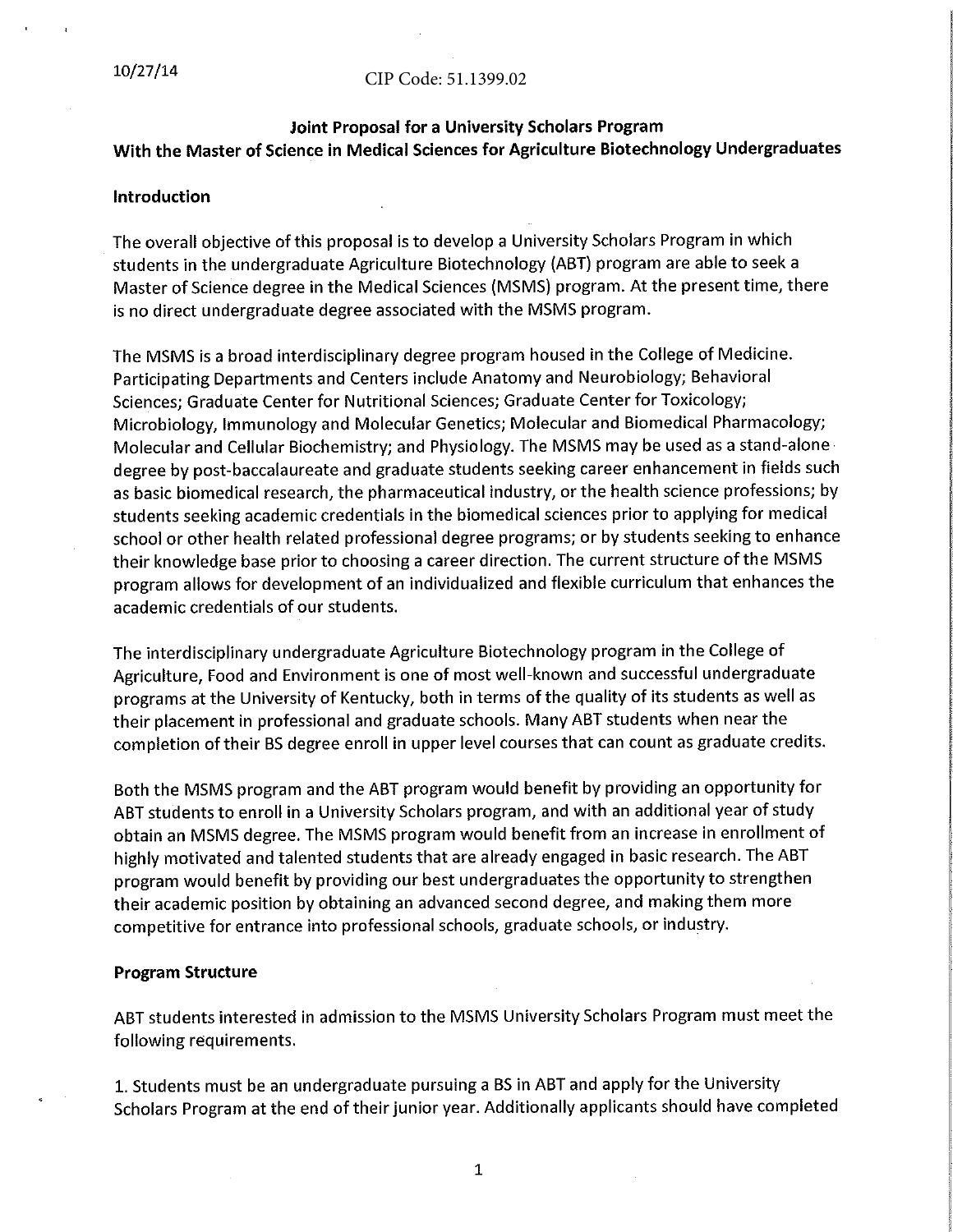at least 90 credit hours of work toward the bachelor's degree, or be eligible for senior standing in the semester they are admitted to the program.

2. The applicant must be on track to complete a Bachelor's degree in ABT during the first year of the University Scholars Program.

3. The applicant must have an overall grade-point of 3.2 or above on a scale of 4.0 and must have a grade-point average of 3.5 in ABT (including cross-listed) courses.

4. At the time of application, the applicant must have three of the core ABT courses ABT 301, ABT 360, ABT 361, ABT 460, ABT 461, ABT 495, completed or in progress and have completed ABT 495 or in progress.

5. The applicant must follow the current application procedures for and meet the admission standards of the Graduate School and the MSMS program.

#### **Program of Study**

Students who are admitted to the University Scholars Program will be able to follow the course of study available to first-year MSMS graduate students. Students may take up to 12 hours that may be counted towards the ABT Bachelor's and MSMS degree requirements. This program does not change any undergraduate degree requirement. At least 50% of the graduate level coursework must be at the 600 level or above and two-thirds must be in formally organized graduate level courses. Students must also satisfy the core course requirement in the MSMS program.

The Director of Graduate Studies for the MSMS program or a faculty advisor and the student's undergraduate advisor will work together to identify a jointly planned program of study for each individual student. The student's undergraduate advisor will continue to provide advice on the student's undergraduate program. Students will be advised about the two MSMS options, Plan A or Plan B, in accordance with their career goals. Students who elect to follow the Plan A option are required to write a formal master's thesis according to the guidelines established by the Graduate School. Plan A students will work with their mentor and committee to develop a thesis project that is consistent with their area of interest, and may be a logical extension of ongoing work provided it is deemed as being a new project. Plan B does not require a formal written thesis, but does require a final master's exam that involves defense of a relatively short written document covering a student's research project or, if no formal research is conducted, a research paper (e.g., literature review) based on their area of interest and/or specialization.

If a student pursues the Plan A option, (s)he may take up to 12 hours in the first year that will count towards both degrees, and then 12 hours (8 of which are MSMS required core courses) and 6 of XXX 768 Residence Credit for Masters Degree. If a student pursues the Plan B option, (s)he may take up to 12 hours in the first year that will count towards both degrees, and will then need to complete 18 hours of graduate credit in their "graduate" year including 8 hours of

 $\overline{2}$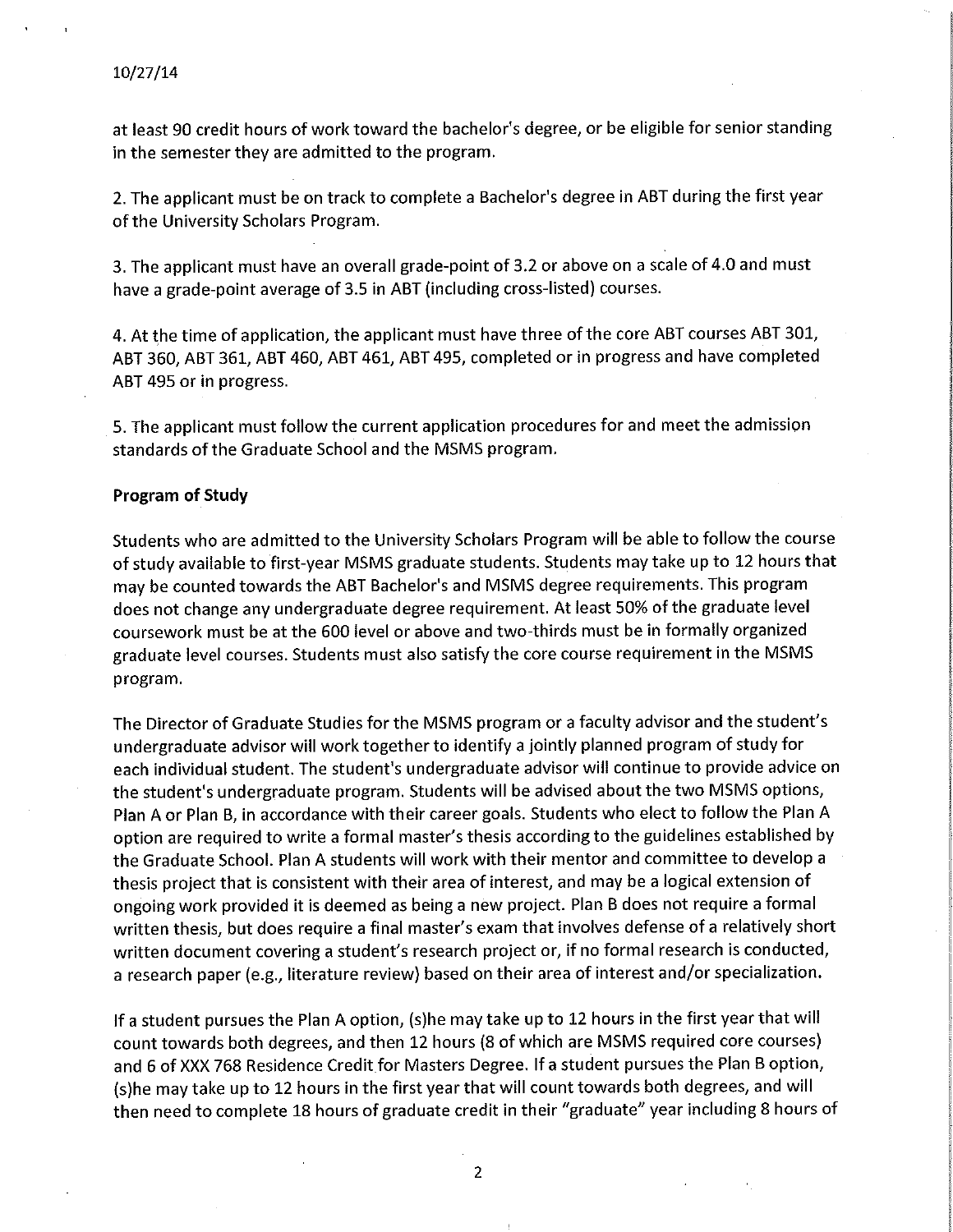MSMS required core coursework. This would require students to complete 9 hours per semester during their "graduate" year.

Students in the ABT/MSMS University Scholars Program will be required to complete the core course requirements of the MSMS program, and these graduate courses may count towards the undergraduate degree. The core courses in the MSMS program include IBS 602 Molecular Biology and Genetics, IBS 606 Physiological Communications, TOX 600 Ethics in Scientific Research, and a seminar course in an area of interest. Students would be able to complete the required coursework and add a three credit hour graduate elective that would count towards the 12-hour first year curriculum. Additional graduate coursework available to students in the University Scholars Program includes, but is not limited to:

Anatomy:

ANA 417G Functional Human Neuroanatomy (proposed start date of Spring 2016)

ANA 600 Seminar in Anatomy

ANA 605 Neurobiology of CNS Injury and Repair (alternate years only)

ANA 611 Regional Human Anatomy

ANA 612 Biology of Aging

ANA 631 Advanced Human Anatomy

ANA 638 Developmental Neurobiology (cross listed with BIO/PGY/PSY)

ANA 780 Special Topics in Neurobiology

ANA 790 Research in Anatomy

Biochemistry:

**BCH 401G Fundamentals of Biochemistry** 

**BCH 419G Molecular Basis of Human Disease** 

**BCH 604 Structural Biology** 

**BCH 607 Biomolecules and Metabolism** 

**BCH 608 Biomolecules and Molecular Biology** 

BCH 610 Biochemistry of Lipids and Membranes

BCH 612 Structure and Function of Proteins/Enzyme

**BCH 618 Seminar in Biochemistry** 

**BCH 619 Seminar in Biochemistry** 

**BCH 625 Scientific Communications** 

**BCH 640 Research in Biochemistry**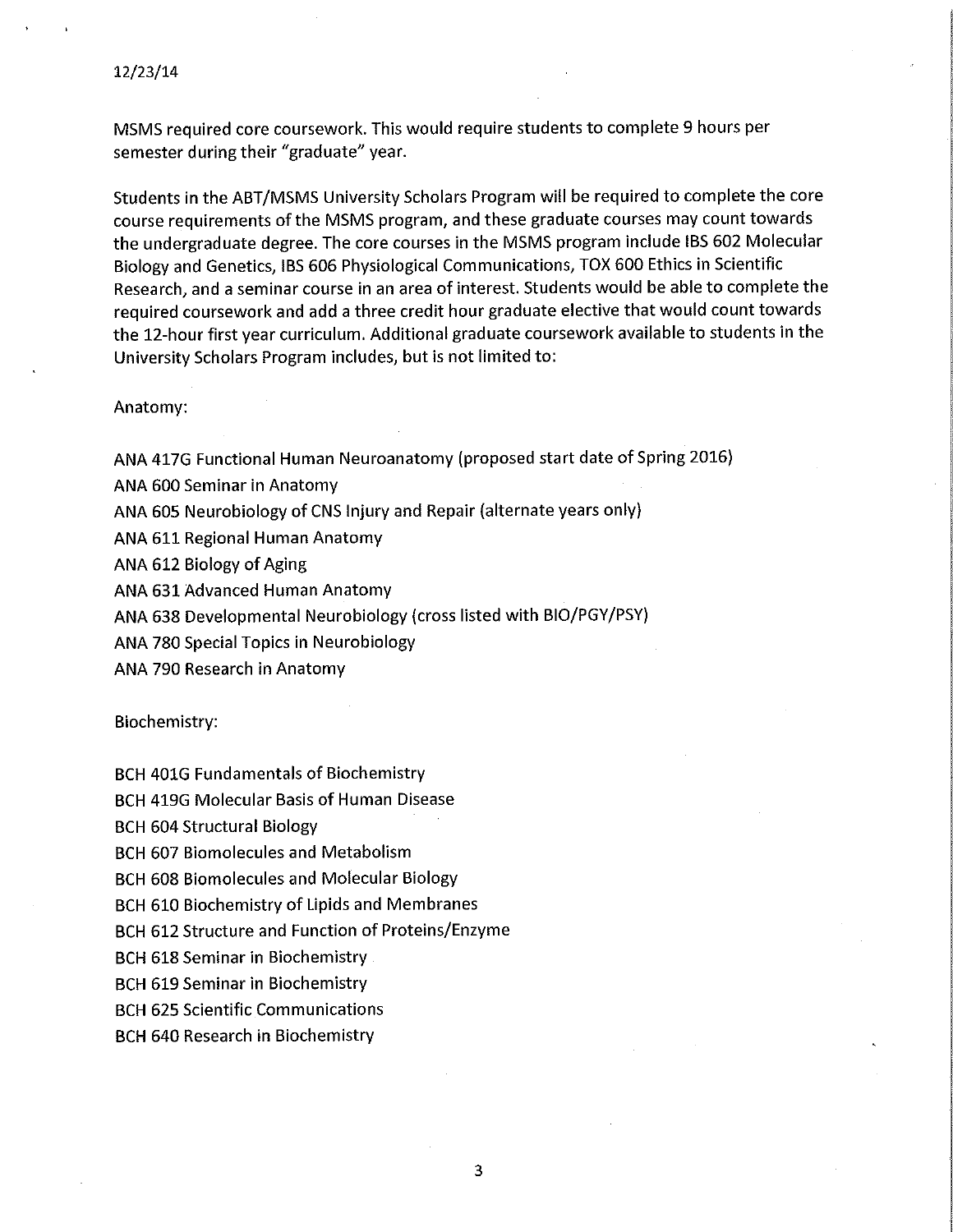#### 12/23/14

**Behavioral Sciences:** 

**BSC 773 Psychosocial Oncology BSC 778 Behavioral Factors Selected Diseases** BSC 788 Drug Abuse: Contemporary Theories and Issues BSC 790 Research in Medical Behavioral Sciences

**Integrated Biomedical Sciences:** 

IBS 603 Cell Biology and Signaling

Microbiology:

MI 494G Immunobiology MI 772 Seminar in Microbiology MI 798 Research in Microbiology

Pharmacology:

PHA 422G Pharmacology of Treating Human Disease

PHA 621 Principles of Drug Action

PHA 622 Molecular Drug Targets and Therapeutics (4 sections)

Section 001-Cardiovascular Pharmacology

Section 002-Neuropharmacology

Section 003-Chemotherapuetic Agents

Section 004-Autacoids and Endocrine Pharmacology and Toxicology

PHA 750 Research in Pharmacology

PHA 770 Seminar in Pharmacology

Physiology:

PGY 412G Principles of Human Physiology

PGY 502 Principals of Systems Cellular/Molecular Physiology

PGY 512 Evolutionary Medicine

PGY 535 Comparative Neurobiology and Behavior

PGY 612 Biology of Aging

PGY 604 Advanced Cardiovascular Physiology

PGY 638 Developmental Neurobiology (cross listed with ANA/BIO/PSY)

4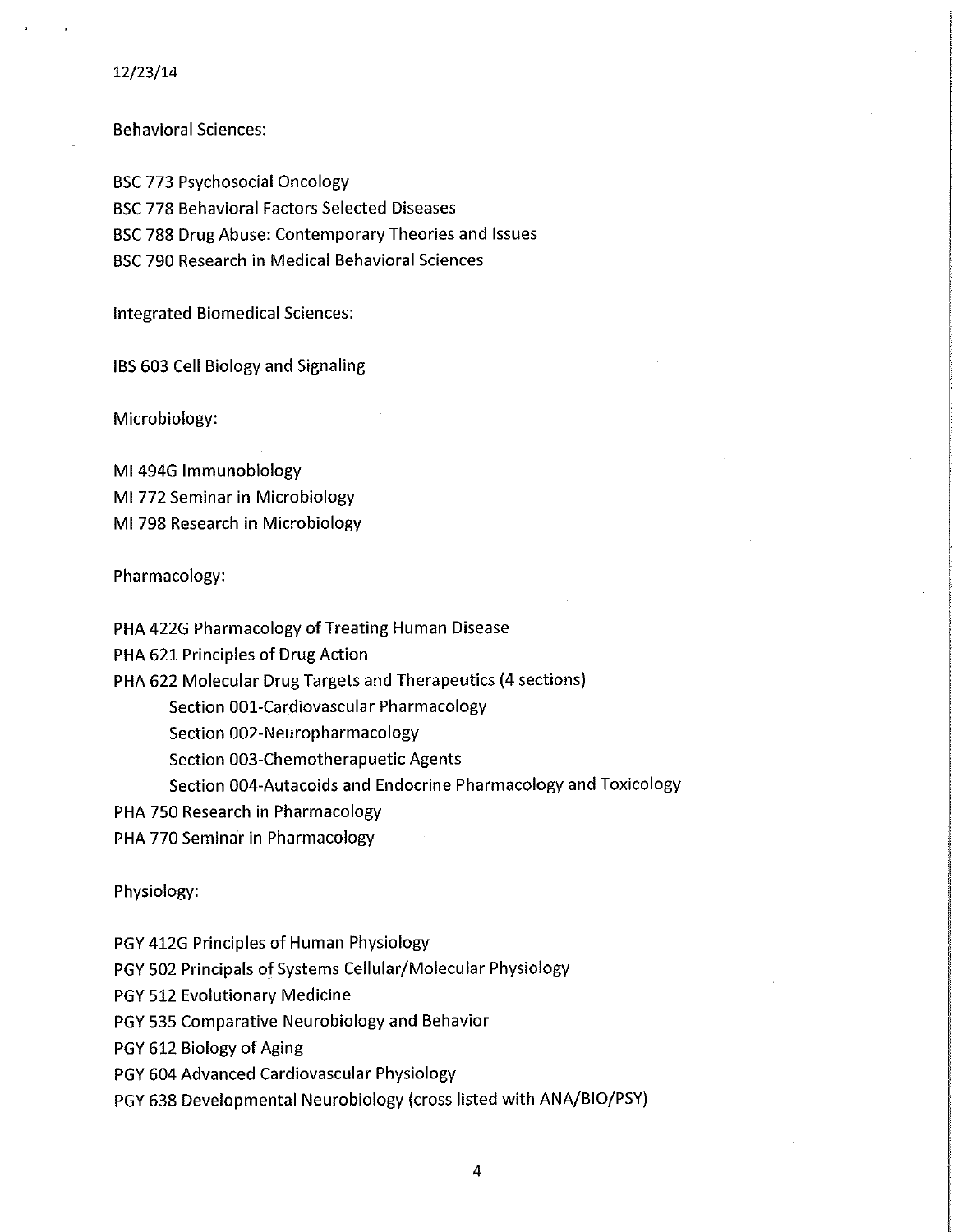MSMS required core coursework. This would require students to complete 9 hours per semester during their "graduate" year.

Students in the ABT/MSMS University Scholars Program will be required to complete the core course requirements of the MSMS program, and these graduate courses may count towards the undergraduate degree. The core courses in the MSMS program include IBS 602 Molecular Biology and Genetics, IBS 606 Physiological Communications, TOX 600 Ethics in Scientific Research, and a seminar course in an area of interest. Students would be able to complete the required coursework and add a three credit hour graduate elective that would count towards the 12-hour first year curriculum. Additional graduate coursework available to students in the University Scholars Program includes, but is not limited to:

#### Anatomy:

, *ρ* ANA 417G Functional Human Neuroanatomy (proposed start date of Spring 2016)

**ANA 600 Seminar in Anatomy** 

 $\mathcal{A}$ NA 605 Neurobiology of CNS Injury and Repair (alternate years only)

ANA 611 Regional Human Anatomy

ANA 612 Biology of Aging

ANA 631 Advanced Human Anatomy

ANA 638 Developmental Neurobiology (cross listed with PGY)  $\beta$  /o /  $\beta$  S  $\sqrt$ 

**ANA 780 Special Topics in Neurobiology** 

, ANA 790 Research in Anatomy

Biochemistry:

, BCH 401G Fundamentals of Biochemistry

BCH 419G Molecular Basis of Human Disease

BCH 604 Structural Biology

**BCH 607 Biomolecules and Metabolism** 

BCH 608 Nucleic Acids

BCH 610 Structure and Function of Biomembranes

**BCH 612 Structure and Function of Proteins/Enzyme** 

BCH 618 Student Seminar V

BCH 619 Student Seminar

**BCH 625 Scientific Communications** 

µBCH 640 Research in Biochemistry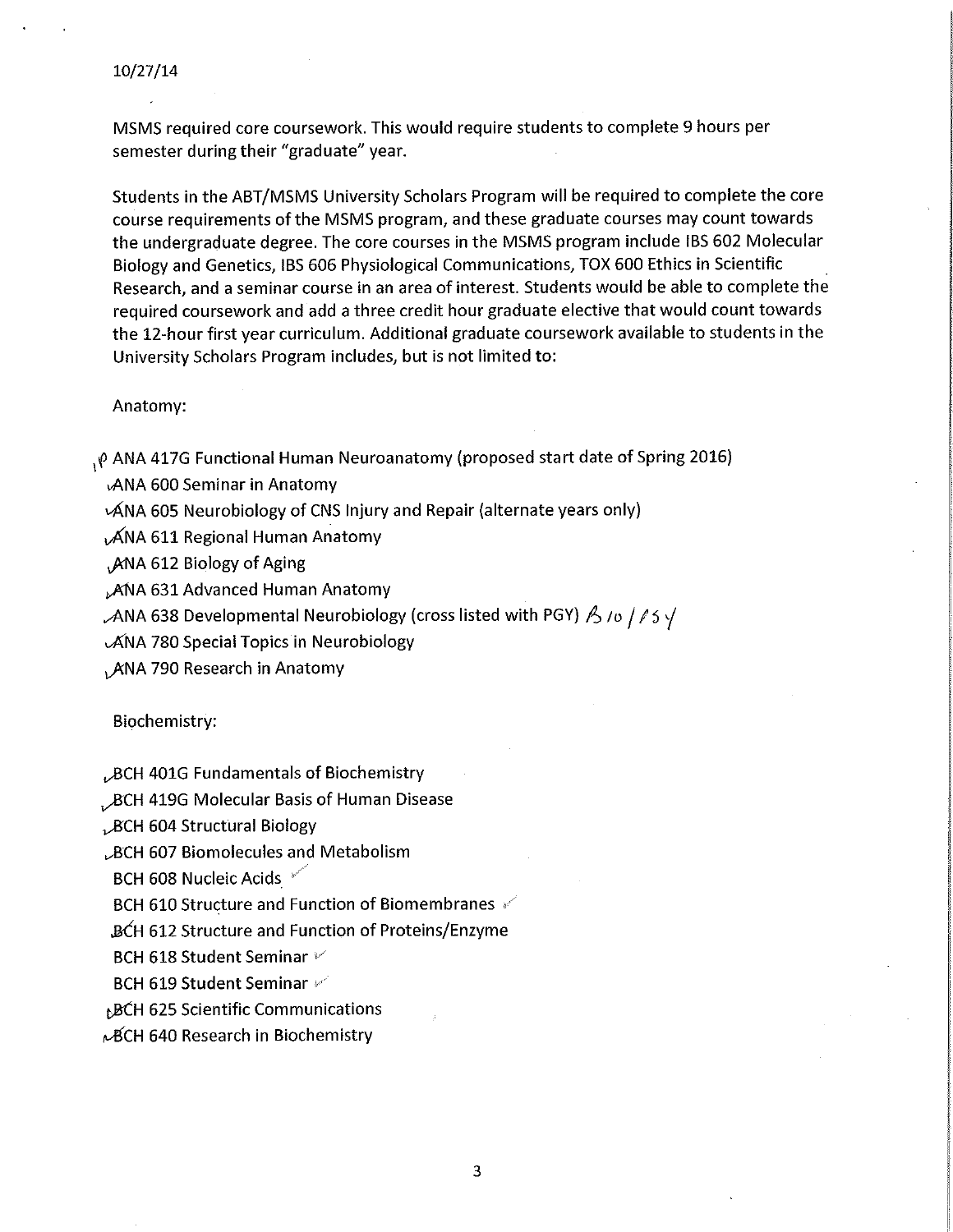$10/27/14$ 

**Behavioral Sciences:** 

BSC 773 Psychosocial Oncology

BSC 778 Behavioral Factors Selected Diseases

BSC 788 Drug Abuse: Contemporary Theories and Issues

, BSC 790 Research in Medical Behavioral Sciences

**Integrated Biomedical Sciences:** 

 $_{4}$  JBS 603 Cell Biology and Signaling

Microbiology:

MI 494G Immunobiology , MI 772 Seminar in Microbiology

MI 798 Research in Microbiology

Pharmacology:

PHA 422G Pharmacology of Treating Human Disease

**PHA 621 Principles of Drug Action** 

PHA 622 Molecular Drug Targets and Therapeutics (4 sections)

Section 001-Cardiovascular Pharmacology

Section 002-Neuropharmacology

Section 003-Chemotherapuetic Agents

∆Séction 004-Autacoids and Endocrine Pharmacology and Toxicology

↓ PHA 750 Research in Pharmacology

PHA 770 Seminar in Pharmacology

Physiology:

PGY 412G Principles of Human Physiology

PGY 502 Principals of Systems Cellular/Molecular Physiology

PGY 512 Evolutionary Medicine

LPGY 535 Comparative Neurobiology and Behavior

PGY 612 Biology of Aging

PGY 604 Advanced Cardiovascular Physiology

 $\sqrt{2}$ GY 638 Developmental Neurobiology (cross listed with ANA)  $\frac{\beta}{\sqrt{2}}$  / $\frac{\beta}{\sqrt{2}}$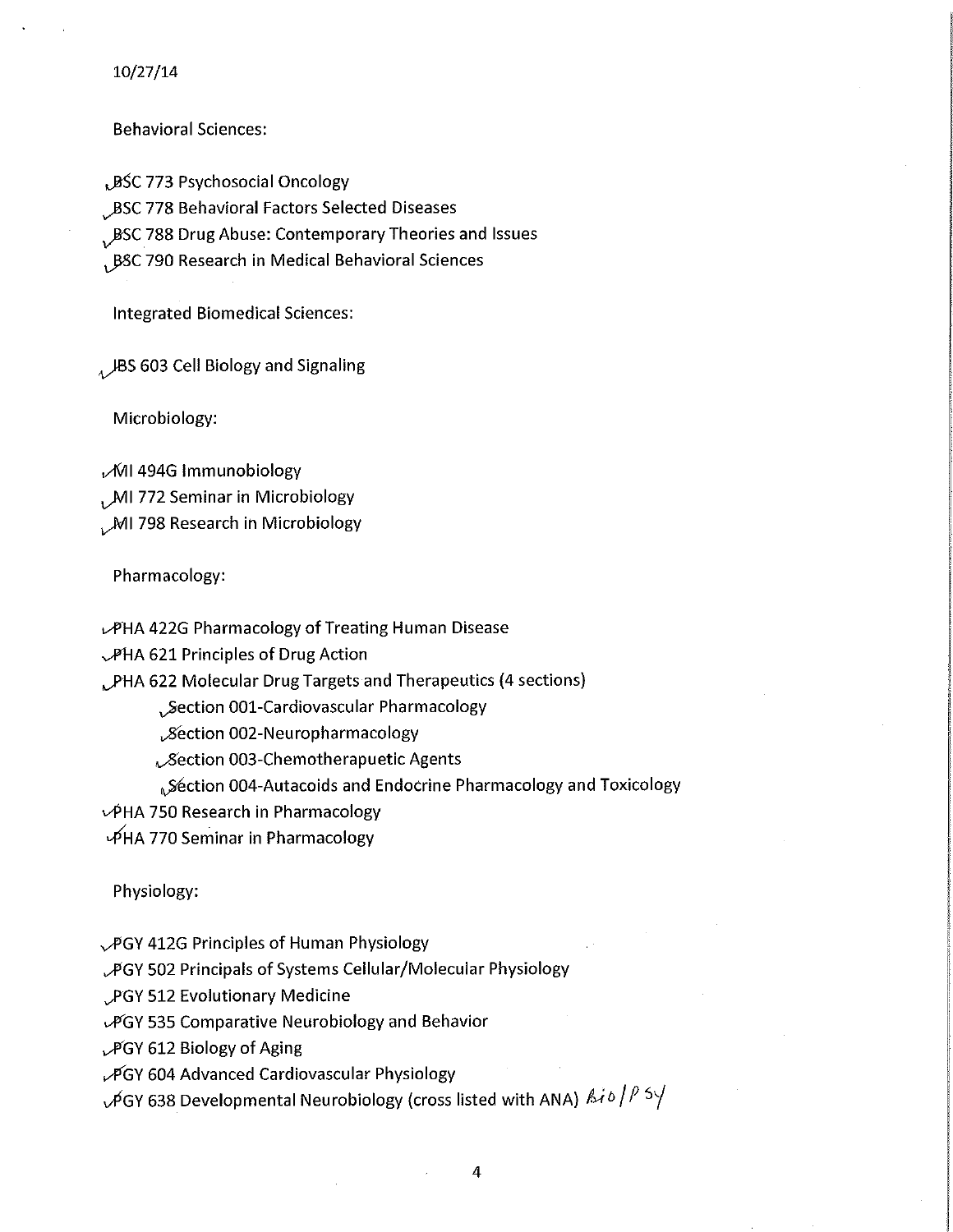$10/27/14$ 

PGY 774 Seminar in Physiology **PGY 791 Research in Physiology** 

Toxicology:

, FOX 663 Drug Metabolism and Disposition  $\mathscr{C}$ **TOX 680 Molecular Mechanisms in Toxicology** , JOX 770 Toxicology Seminar VOX 780 Special Problems in Toxicology TOX 790 Research in Toxicology

Approved by a vote of ABT faculty and the Coordinating Committee (Dr. Daniel Howe, Chair, from Veterinary Sciences, Dr. Michael Goodin, Co-Director of undergraduate studies, from Plant Pathology, Dr. Sharyn Perry, Co-Director of undergraduate studies, from Plant and Soil Sciences, Dr. James Harwood from Entomology, Dr. Robert Houtz from Horticulture, Dr. Luke Moe from Plant and Soil Sciences, Dr. Craig Vander Kooi from Biochemistry, Dr. Xuguo Zhou from Entomology) on 10/03/2014.

Approved by the MSMS program Advisory Committee and administrative contacts for Biomedical Education (Dr. Rebecca E. Dutch, Professor, Associate Dean for Biomedical Education, Dr. Joe Springer, Professor, Director of Graduate Study, Master in Medical Science Program, and the MSMS Advisory Committee members) on 09/29/2014.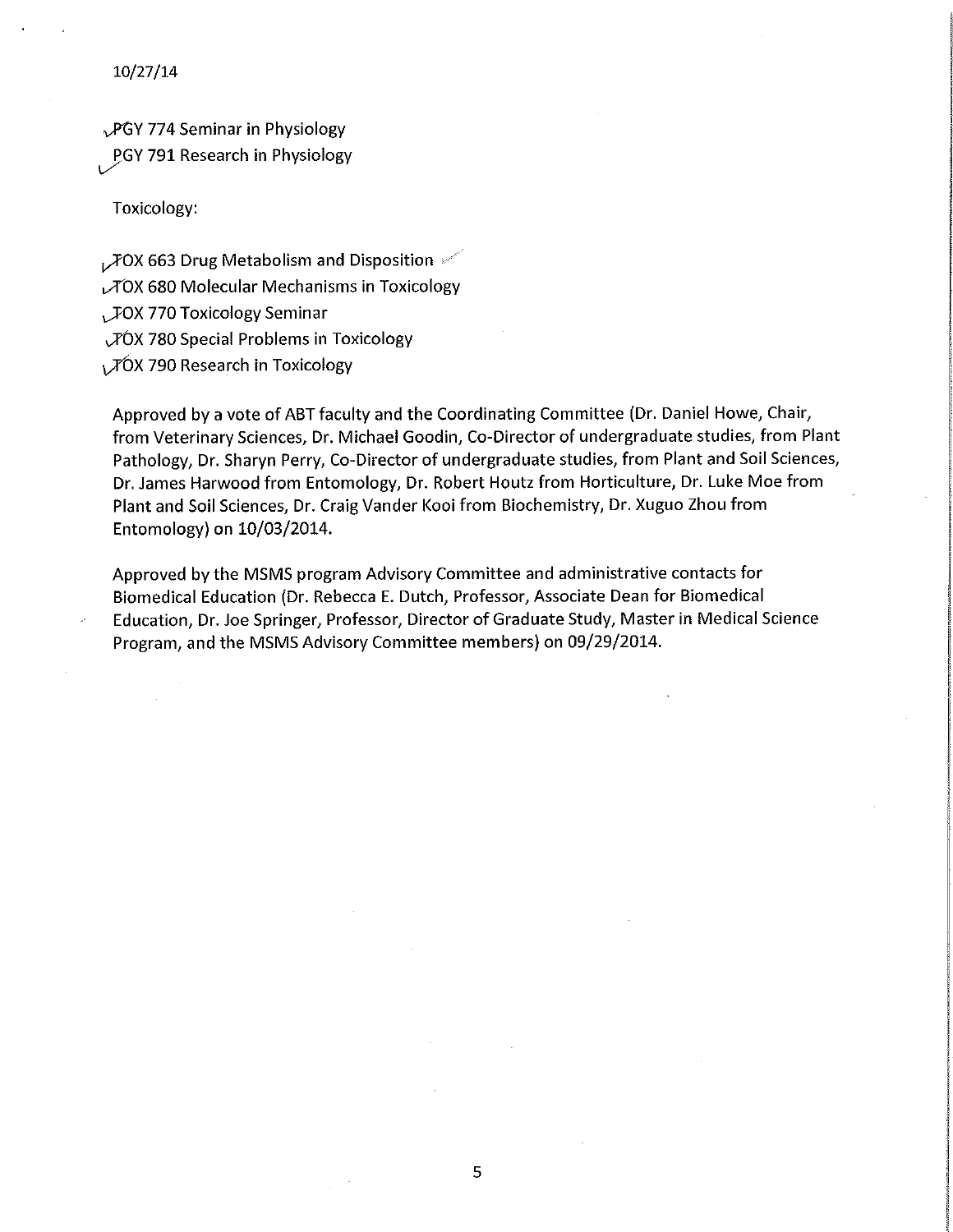Faculty of Record for the ABT-MSMS University Scholars Program

The ABT-MSMS University Scholars Program is an interdisciplinary program consisting of faculty of record with the following appointment affiliations:

College of Medicine: Anatomy and Neurobiology, Behavioral Sciences, Microbiology, Immunology, and Molecular Genetics, Molecular and Cellular Biochemistry, Pharmacology and Nutritional Sciences, Physiology, and Toxicology and Cancer Biology.

College of Agriculture, Food, and Environment: Entomology, Horticulture, Plant Pathology, Plant and Soil Sciences, and Veterinary Sciences.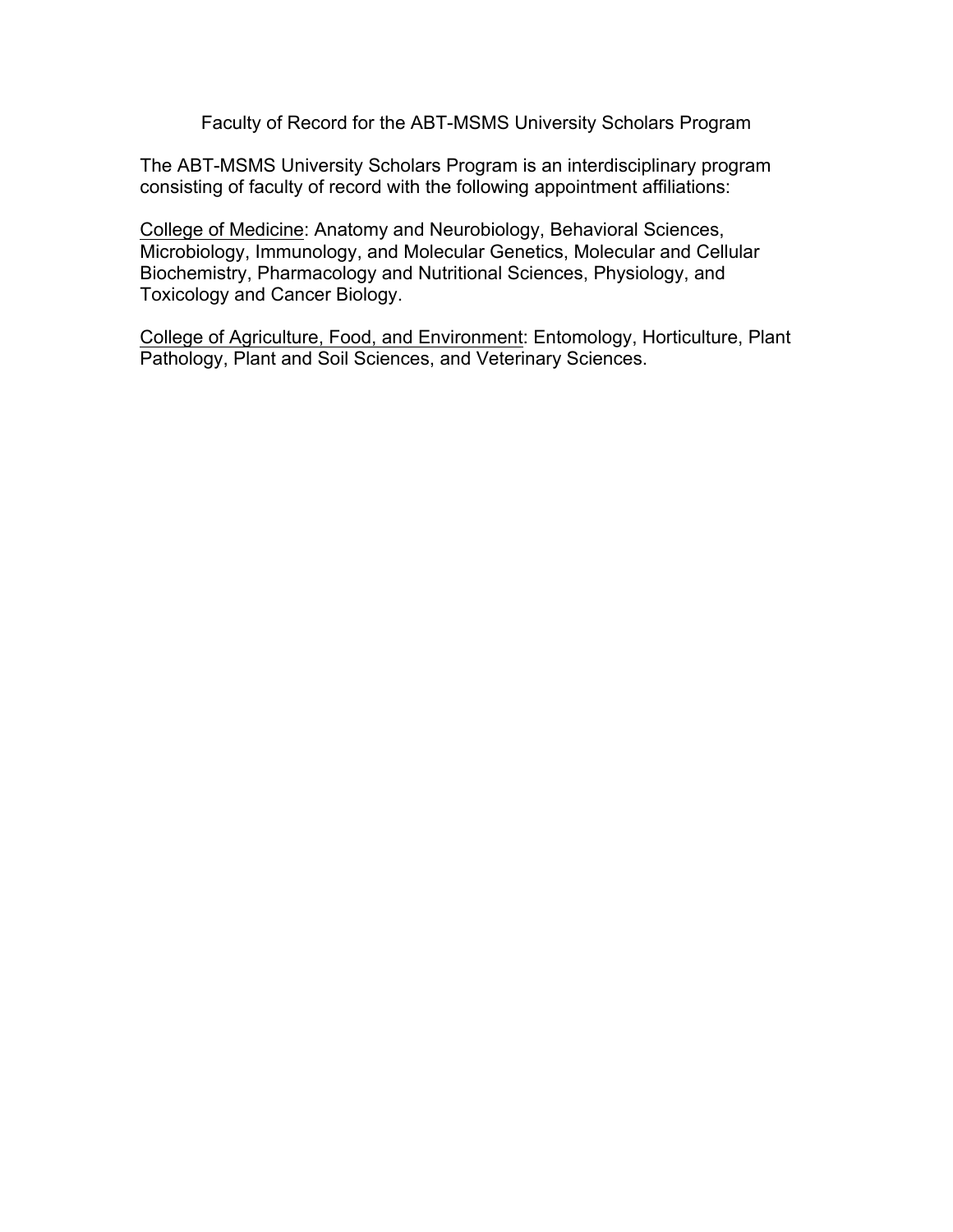# **Student Learning Objectives and Assessment Plan**

Upon completion of the ABT-MSMS program, students will have achieved the following learning outcomes:

• *Objective 1: Students will have acquired skills in critical and analytical thinking and in communication that may be applied to career opportunities related to the biomedical field.*

## Student Presentation Learning Outcomes:

LO1 - Demonstrate the ability to use technical tools.

LO2 - Able to speak effectively.

LO3 - Able to construct an effective oral presentation with a clear introduction, middle, and conclusion.

LO4 - Able to field questions effectively.

- LO5 Overall evaluation of presentation.
- *Objective 2: Students will have acquired extensive knowledge of the scientific literature and principles related to training and education in the biomedical sciences.*

## Final Exam Learning Outcomes:

LO1 - Able to critically analyze literature related to the project and think intellectually about the direction of the project.

LO2 - Able to formulate relevant and testable hypotheses, devise clear experiments for addressing the hypotheses, and analyze and interpret data appropriately.

LO3 - Able to orally communicate data and interpretation effectively with scientific peers, answers questions, and communicates ideas.

LO4 - Able to communicate effectively through scientific writing.

• *Objective 3: Students will have obtained a level of professionalism essential for successful advancement towards entering a health-related professional degree program or furthering career opportunities in the biomedical field*.

# Program Completion Learning Outcomes:

LO1 – Demonstrates an appreciation of the biomedical sciences that extends beyond a student's area of specialization.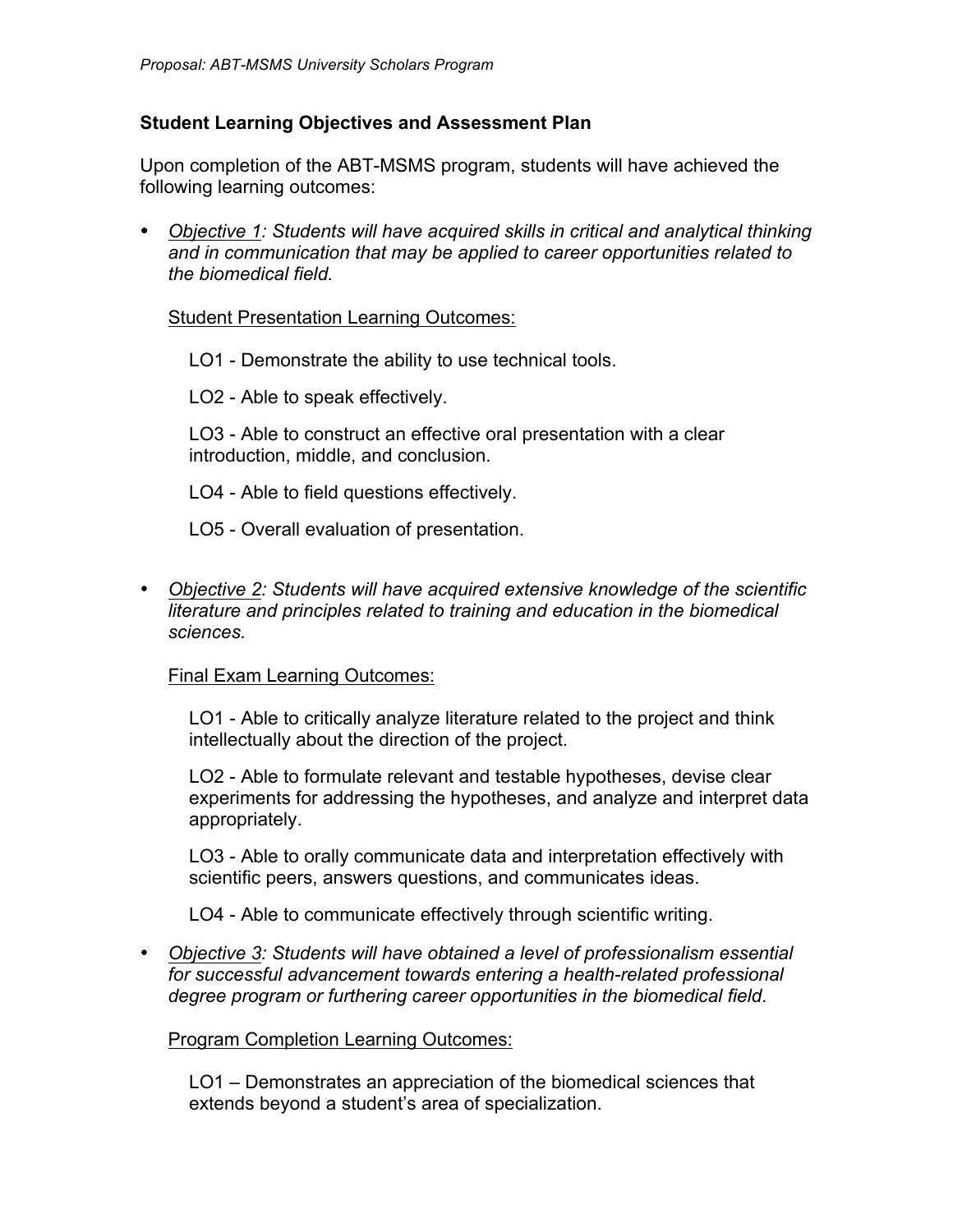LO2 – Demonstrates an appreciation of ethical issues and follows ethical responsibilities related to biomedical studies and research.

LO3 – Demonstrates interpersonal skills as reflected by an ability to interact well and contribute to group dynamics as necessary.

LO4 – Demonstrates a positive attitude.

LO5 – Demonstrates a strong work ethic by committing effort required to complete the necessary tasks.

LO6 – Demonstrates the capacity to coordinate group activities and supervise others.

LO7 – Demonstrates a level of responsibility as reflected by the ability to perform essential tasks with minimal supervision.

The progress of each student will be assessed at three time points by the student's advisory committee: at the time of the seminar presentation (Student Presentation rubric), during the final exam (Final Exam rubric), and following completion of the program (Program Completion rubric). The DGS will collect and summarize each assessment to generate an overall measure of student progress. The summary will be included in the annual review of the program. The rubrics for each objective are included below.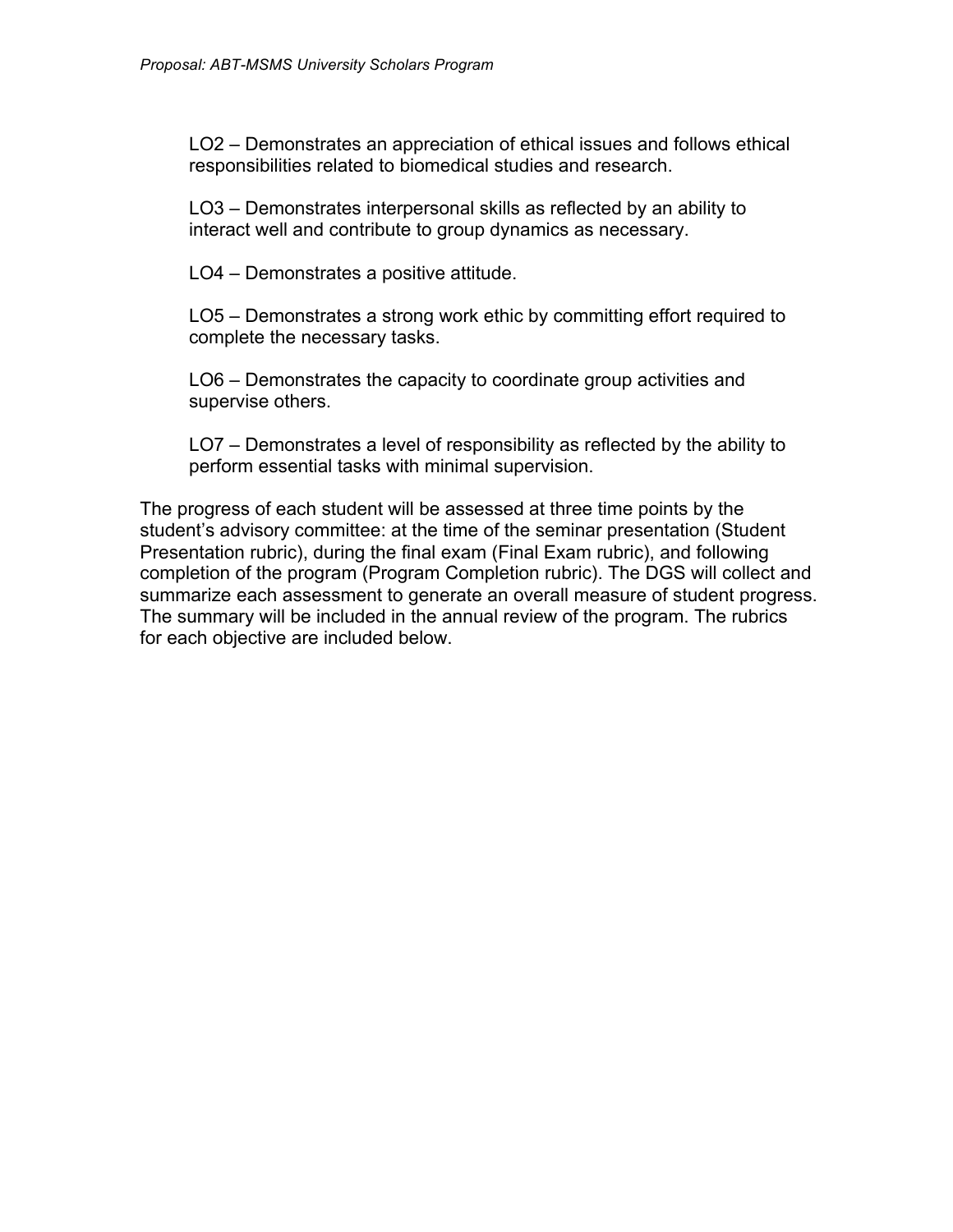#### **Masters of Science in Medical Sciences Graduate Student Presentation Review Form**

#### Student Speaker: Date: Date: Date: Date: Date: Date: Date: Date: Date: Date: Date: Date: Date: Date: Date: Date: Date: Date: Date: Date: Date: Date: Date: Date: Date: Date: Date: Date: Date: Date: Date: Date: Date: Date: D Reviewer:

| Learning                                                                                                       | <b>Excellent</b>                                                                                                                                                                                                                                                                                                                                                                                                                                                                     | Good                                                               | Average                                                  | Deficient                                                                                                                                                                                                                                                                                                                                                                                                                                                           | Score |
|----------------------------------------------------------------------------------------------------------------|--------------------------------------------------------------------------------------------------------------------------------------------------------------------------------------------------------------------------------------------------------------------------------------------------------------------------------------------------------------------------------------------------------------------------------------------------------------------------------------|--------------------------------------------------------------------|----------------------------------------------------------|---------------------------------------------------------------------------------------------------------------------------------------------------------------------------------------------------------------------------------------------------------------------------------------------------------------------------------------------------------------------------------------------------------------------------------------------------------------------|-------|
| outcomes                                                                                                       |                                                                                                                                                                                                                                                                                                                                                                                                                                                                                      | 3                                                                  |                                                          |                                                                                                                                                                                                                                                                                                                                                                                                                                                                     |       |
| Demonstrate the ability<br>to use technical tools                                                              | Familiar with the A/V equipment, slides easy to read<br>and not overcrowded, heard audibly from every seat<br>in the room, all crucial slides presented long enough<br>for viewing, projected images easily viewable, no<br>typos or slides out of order                                                                                                                                                                                                                             | Mostly<br>excellent<br>elements with<br>some deficient<br>elements | More excellent<br>elements than<br>deficient<br>elements | Technical bugs not worked out in advance,<br>projection of color choices and slide layouts<br>difficult to read, speaker didn't project well enough<br>to be heard all over the room, went through some<br>slides too fast, overcrowded slides, multiple typos                                                                                                                                                                                                      |       |
| Able to speak<br>effectively                                                                                   | Speaker spoke clearly and with an appropriate<br>tempo, there were no distractive movements or<br>gestures by the speaker, the speaker maintained<br>audience attention with eye contact, voice inflection,<br>facial expression, avoided jargon and used simple<br>language, talk was targeted appropriately to the<br>audience                                                                                                                                                     | Mostly<br>excellent<br>elements with<br>some deficient<br>elements | More excellent<br>elements than<br>deficient<br>elements | Tempo was either too fast or too slow, speaker<br>had a distractive movement, speaker didn't<br>engage with the audience, speech was full of<br>jargon and not targeted appropriately to the<br>audience                                                                                                                                                                                                                                                            |       |
| Able to construct an<br>effective oral<br>presentation with a<br>clear introduction.<br>middle, and conclusion | There was a distinct introduction making it clear what<br>the talk would be about and providing rationale for<br>the work. The middle section was distinct with clear<br>explanation of the techniques and main results.<br>complex ideas simply explained, crucial technical<br>terms clearly defined. The conclusion section was<br>distinct with a summary of the important results and<br>ideas, a clear take home message, applications to<br>future work were clearly defined. | Mostly<br>excellent<br>elements with<br>some deficient<br>elements | More excellent<br>elements than<br>deficient<br>elements | Important background information and rationale for<br>the work was not clearly articulated in the<br>introduction. The middle section was technically<br>difficult to follow and not appropriately targeted to<br>the audience. The conclusions section was just a<br>summary without the speaker putting the work into<br>a larger context including how the results<br>contribute to the scientific knowledge in the field<br>and what future directions to take. |       |
| Able to field questions<br>effectively                                                                         | The talk stimulated interesting questions, not just<br>clarification of the technical aspects of the work. The<br>speaker repeated questions or paraphrased to clarify<br>and strived to understand questions that were<br>unclear. Questions were answered appropriately.<br>The speaker demonstrated a depth of knowledge<br>about the field and was able to critically apply this<br>knowledge to his/her own work.                                                               | Mostly<br>excellent<br>elements with<br>some deficient<br>elements | More excellent<br>elements than<br>deficient<br>elements | There were few questions generated about the<br>content, just clarification of technical aspects that<br>were not clearly presented. The speaker<br>answered questions inappropriately due to failure<br>to understand the question or a failure to<br>understand the larger context of the field. The<br>speaker became flustered or frustrated during the<br>questioning.                                                                                         |       |
| Overall evaluation of<br>presentation                                                                          | All of the elements of this talk were excellent.                                                                                                                                                                                                                                                                                                                                                                                                                                     | Mostly<br>excellent<br>elements with<br>some deficient<br>elements | More excellent<br>elements than<br>deficient<br>elements | Most of the elements of this talk were deficient.                                                                                                                                                                                                                                                                                                                                                                                                                   |       |

# **Comments:**

**Suggestions for improvement:**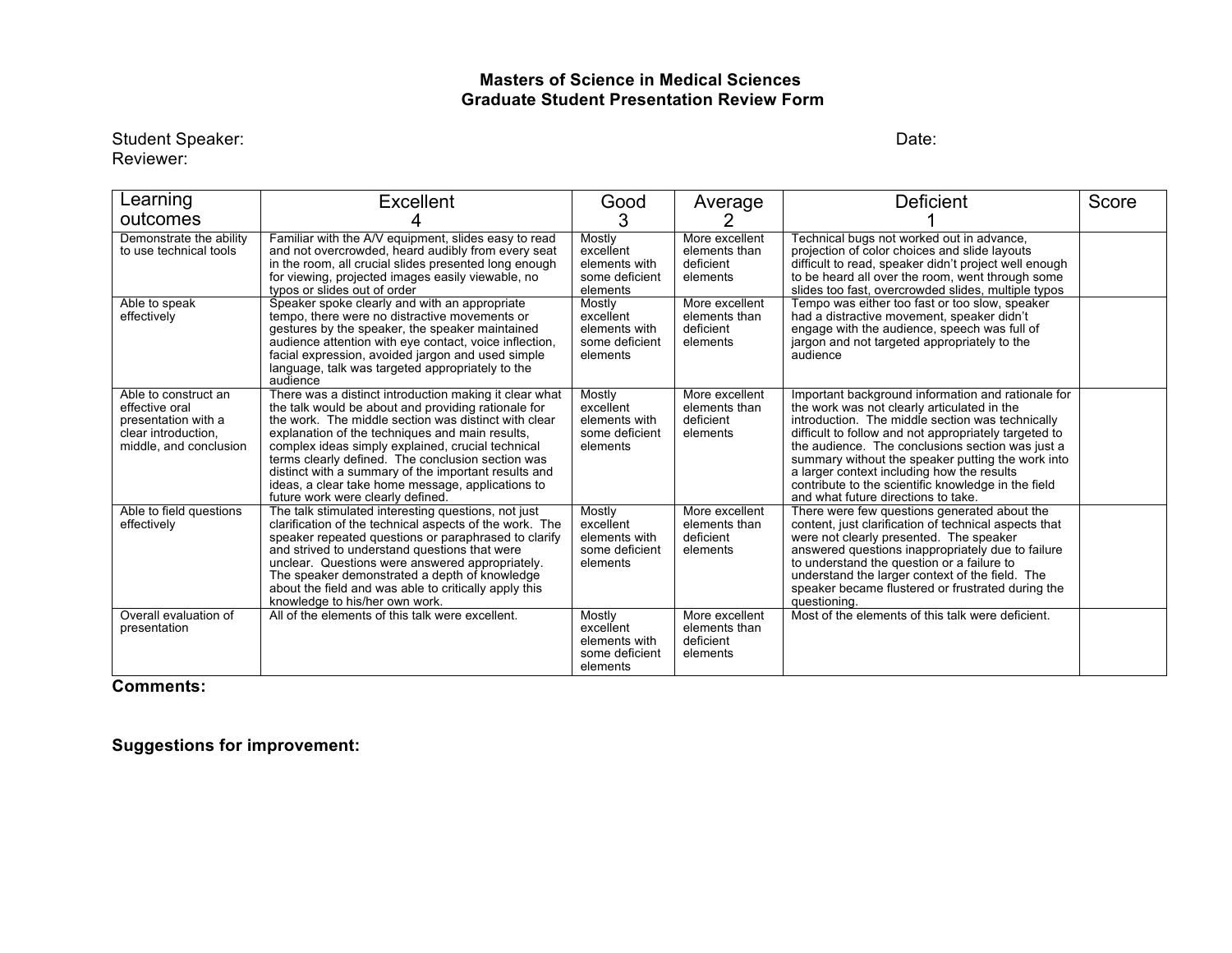#### **Masters of Science in Medical Sciences Final Exam Assessment** Student: Date of Exam:

Exam Committee Member:

| Learning outcomes                                                                                                                                                                            | Excellent                                                                                                                                                                                                                                                                                                                                                                                                                                                                                                                                                                                                                   | Competent<br>З                                                                                                                                                                                                                                                                                                                                                                                                                                                                                                                           | Marginal                                                                                                                                                                                                                                                                                                                                                                                                                                                            | Deficient                                                                                                                                                                                                                                                                                                                                                                                                          | Score |
|----------------------------------------------------------------------------------------------------------------------------------------------------------------------------------------------|-----------------------------------------------------------------------------------------------------------------------------------------------------------------------------------------------------------------------------------------------------------------------------------------------------------------------------------------------------------------------------------------------------------------------------------------------------------------------------------------------------------------------------------------------------------------------------------------------------------------------------|------------------------------------------------------------------------------------------------------------------------------------------------------------------------------------------------------------------------------------------------------------------------------------------------------------------------------------------------------------------------------------------------------------------------------------------------------------------------------------------------------------------------------------------|---------------------------------------------------------------------------------------------------------------------------------------------------------------------------------------------------------------------------------------------------------------------------------------------------------------------------------------------------------------------------------------------------------------------------------------------------------------------|--------------------------------------------------------------------------------------------------------------------------------------------------------------------------------------------------------------------------------------------------------------------------------------------------------------------------------------------------------------------------------------------------------------------|-------|
| Able to critically analyze<br>literature related to the<br>project and think<br>intellectually about the<br>direction of the project.                                                        | Demonstrates a thorough<br>understanding of knowledge in the<br>project area and the ability to<br>consistently discern meaning and<br>relative validity of data in scientific<br>publications. Clear demonstration<br>of independent intellectual<br>contribution, creativity, and original<br>thinking.                                                                                                                                                                                                                                                                                                                   | Demonstrates an adequate<br>understanding of knowledge in<br>the project area and displays<br>many examples of the ability to<br>discern meaning and relative<br>validity of data in scientific<br>publications. Demonstrates some<br>insight and creativity.                                                                                                                                                                                                                                                                            | Demonstrates some<br>understanding of knowledge in<br>the project area and some<br>ability to discern meaning and<br>relative validity of data in<br>scientific publications. Minimal<br>evidence of original thinking.                                                                                                                                                                                                                                             | Demonstrates minimal<br>understanding of knowledge<br>in the project area and is<br>unable in most cases to<br>discern meaning and relative<br>validity of data in scientific<br>publications. Lack of<br>creativity or original thinking.                                                                                                                                                                         |       |
| Able to formulate relevant<br>and testable hypotheses,<br>devise clear experiments for<br>addressing the hypotheses,<br>and, if appropriate, analyze<br>and interpret data<br>appropriately. | Demonstrates a thorough<br>understanding of the scientific<br>method, clear ability to generate<br>hypotheses, understand and design<br>complex experimental protocols,<br>and analyze data with a clear and<br>proper interpretation.                                                                                                                                                                                                                                                                                                                                                                                      | Demonstrates a good<br>understanding of scientific<br>method, generating hypotheses,<br>designing experiments<br>appropriate for addressing<br>hypotheses, and presenting data<br>in an appropriate context.                                                                                                                                                                                                                                                                                                                             | Demonstrates some<br>understanding of scientific<br>method, needs assistance with<br>complex experimental design<br>and analyzing data, can present<br>and interpret data with some<br>guidance from the PI.                                                                                                                                                                                                                                                        | Demonstrates minimal<br>understanding of scientific<br>method, limited ability to<br>conceive of experimental<br>designs to address<br>hypotheses, needs<br>significant faculty input for<br>data analysis and<br>interpretation.                                                                                                                                                                                  |       |
| Able to orally communicate<br>data and interpretation<br>effectively, answer<br>questions, and communicate<br>ideas.                                                                         | Articulates detailed understanding<br>of project, is able to orally<br>communicate and defend new<br>ideas, thinks effectively on his/her<br>feet, is consistently able to integrate<br>knowledge from multiple disciplines<br>and experience to answer<br>questions or solve problems.                                                                                                                                                                                                                                                                                                                                     | Has appropriate understanding of<br>project, is able to articulate ideas<br>but lacks creativity, can think<br>through basic problems when<br>questioned, and in many cases<br>can integrate knowledge<br>appropriately to answer questions<br>or solve problems.                                                                                                                                                                                                                                                                        | Has a basic understanding of<br>project but lacks depth, answers<br>basic questions but has difficulty<br>thinking on his/her feet, and is<br>sometimes able to integrate<br>knowledge to answer questions<br>or solve problems.                                                                                                                                                                                                                                    | Lacks understanding of<br>project and is not able to<br>communicate rationale for<br>interpretation of data or<br>direction of the project, and<br>is unable to draw from<br>different areas or<br>experiences to answer<br>questions or solve problems.                                                                                                                                                           |       |
| Able to communicate<br>effectively through scientific<br>writing.                                                                                                                            | Demonstrates a thorough<br>understanding of context, audience,<br>and purpose of the scientific work;<br>uses appropriate, relevant, and<br>compelling content to convey the<br>contribution to the scientific<br>discipline; pays detailed attention to<br>and successfully uses conventions<br>particular to manuscript and grant<br>writing including organization,<br>content presentation, formatting,<br>and style; uses relevant and<br>credible references appropriately,<br>uses appropriate language that<br>skillfully communicates meaning to<br>readers with clarity and fluency,<br>and is nearly error free. | Demonstrates adequate<br>consideration of context, audience<br>and purpose of the scientific work;<br>uses many examples of<br>appropriate, relevant and<br>compelling content to convey the<br>contribution to the scientific<br>discipline; consistently uses<br>manuscript and grant writing<br>conventions including<br>organization, content,<br>presentation, and style;<br>consistently uses appropriate<br>references to support ideas; uses<br>clear language that generally<br>conveys meaning to readers, with<br>few errors. | Demonstrates awareness of<br>context, audience, and purpose<br>of the scientific work; uses some<br>examples of appropriate,<br>relevant and compelling content;<br>follows expectations appropriate<br>to manuscript and grant writing<br>for basic organization, content,<br>and presentation; attempts to<br>use credible and/or relevant<br>references to support ideas:<br>uses language that generally<br>conveys meaning with clarity,<br>though with errors | Demonstrates minimal<br>attention to context.<br>audience, purpose of the<br>scientific work; uses<br>appropriate and relevant<br>content to develop simple<br>ideas in parts of the work;<br>attempts to use a consistent<br>system for basic organization<br>and presentation; attempts to<br>use sources to support<br>ideas; uses language that<br>sometimes impedes<br>meaning because of errors in<br>usage. |       |

**Comments**: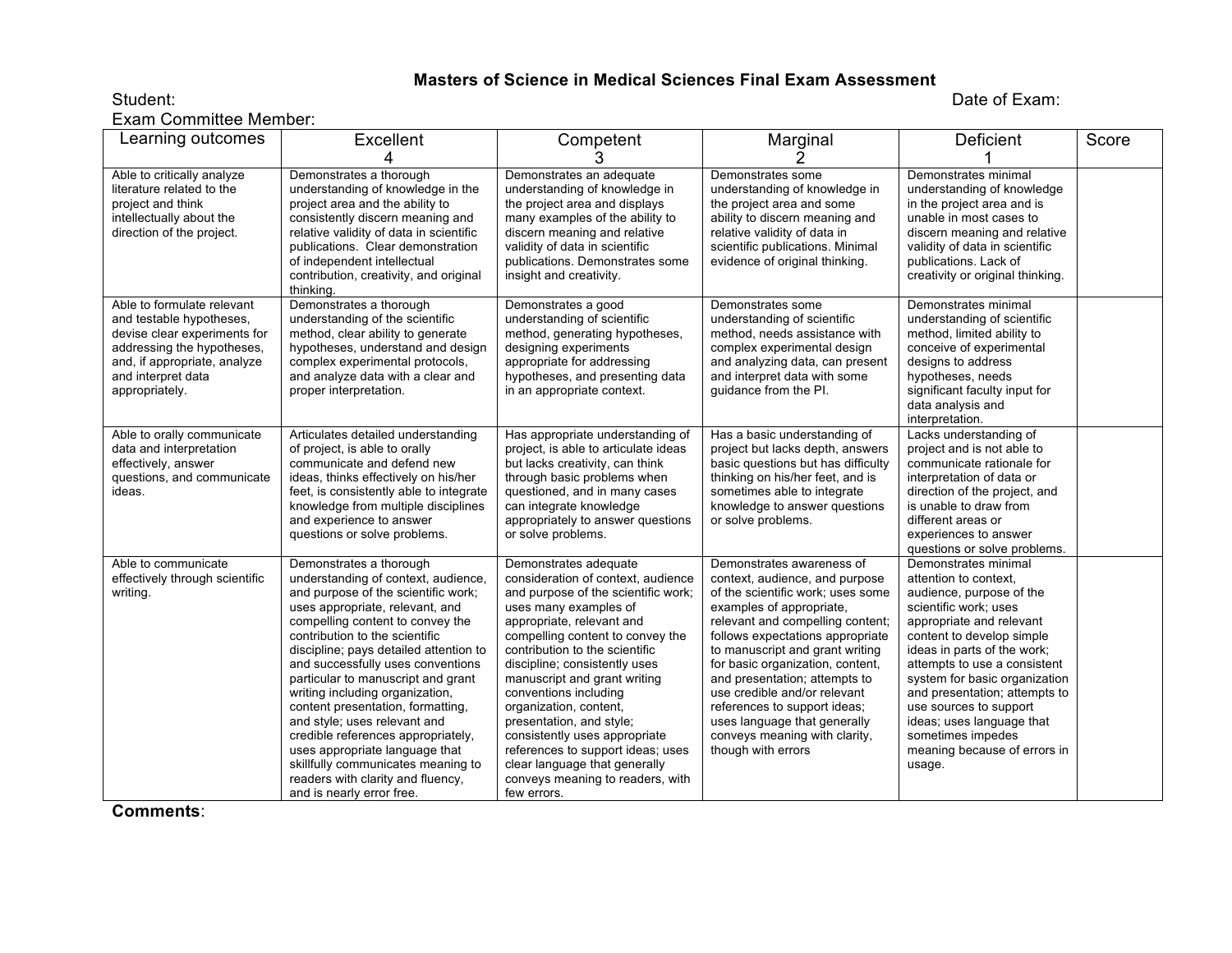#### **Masters of Science in Medical Sciences Program Completion Assessment**

Committee Member:

Student: Date of Assessment:

| Learning outcomes                                                                                                                                                                    | Excellent                                                         | Competent                                                            | Marginal                                                                         | Deficient                                                  | Score |
|--------------------------------------------------------------------------------------------------------------------------------------------------------------------------------------|-------------------------------------------------------------------|----------------------------------------------------------------------|----------------------------------------------------------------------------------|------------------------------------------------------------|-------|
| <b>Basic interest in</b><br>biomedical science. Does<br>the student demonstrate an<br>appreciation of biomedical<br>sciences that extends<br>beyond their area of<br>specialization? | Interested in broad area of<br>biomedical sciences                | Interested in sciences that<br>support area of specialization        | Limited interest in biomedical<br>science                                        | No interest in biomedical<br>science                       |       |
| <b>Ethical considerations.</b><br>Does the student appreciate<br>and follow established norms<br>of ethical responsibility in<br>biomedical studies and<br>research?                 | Highly ethical                                                    | Ethical                                                              | Inconsistent ethical behavior                                                    | Some question of ethical<br>behavior                       |       |
| Interpersonal skills. Does<br>the student interact well and<br>contribute to groups as<br>necessary?                                                                                 | Team player, collegial                                            | Potential for collegiality as<br>maturity develops                   | Somewhat collegial, but no<br>evidence for further<br>development                | Not a team player,<br>inappropriate behavior               |       |
| Attitude. Is the student<br>personable and interactive?                                                                                                                              | Makes a positive impression on first<br>contact that is sustained | Has potential and indicators<br>suggest improvement with<br>maturity | Some potential for improvement<br>exists                                         | Negative interactions and no<br>indication for improvement |       |
| Work habits. Does the<br>student commit the effort<br>required to complete<br>assigned tasks?                                                                                        | Dedicated and takes initiative to be<br>productive                | Productive                                                           | Not very productive                                                              | No initiative to be productive                             |       |
| Leadership. Does the<br>student demonstrate the<br>capacity to coordinate group<br>activities and supervise<br>others?                                                               | Evidence of exceptional leadership                                | Acceptable level of leadership<br>and potential with maturity        | Some leadership potential with<br>less clear potential for future<br>development | No leadership capability or<br>potential                   |       |
| Responsibility. Can the<br>student be counted on to<br>perform required tasks with<br>minimal supervision?                                                                           | Highly responsible                                                | Appropriate level of responsibility                                  | Limited level of responsibility<br>with some evidence for<br>improvement         | Minimal responsibility with no<br>evidence for improvement |       |

**Comments:**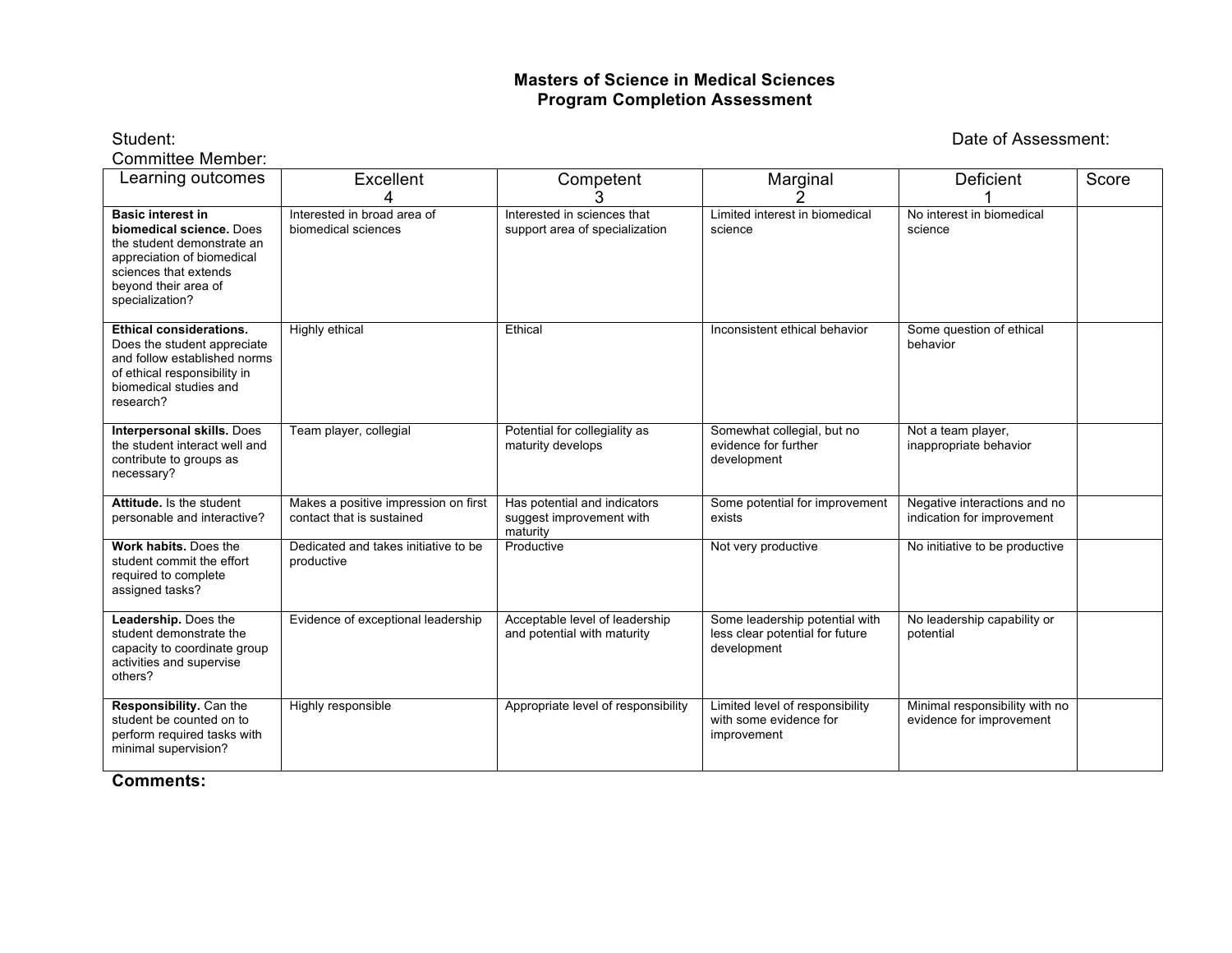# **Admission to the University Scholars Program**

The University Scholars Program offers particularly gifted and highly motivated students the opportunity of integrating their undergraduate and graduate courses of study in a single continuous program culminating in both a baccalaureate and a master's or doctoral degree. The total number of hours for the combined program may be as many as 12 less than the total required for the bachelor's and the master's or doctoral degrees separately. The requirements for the bachelor's degree are unaffected.

Application to the program should be submitted at the end of the student's junior year. Applicants should have completed at least 90 credit hours of work toward the bachelor's degree, or be eligible for senior standing in the semester they are admitted to the program. The master's program should be in the field of the undergraduate major (there are some exceptions made), and the undergraduate grade point average must be at least a 3.50 in the applicant's major field and 3.20 overall. Applicants to a University Scholars program must submit both a Graduate School application and a University Scholars form with all requested signatures. University Scholars Program Application form

Baccalaureate/masters University Scholars programs are currently offered in:

| Accounting                                     | German                               |
|------------------------------------------------|--------------------------------------|
| $\Delta$<br><b>Agricultural Engineering</b>    | History                              |
| Anthropology                                   | Information Communication Technology |
| <b>Biomedical Engineering</b>                  | Manufacturing Systems Engineering    |
| <b>Biosystems and Agricultural Engineering</b> | Materials Science and Engineering    |
| Chemical Engineering                           | Mathematics                          |
| Chemistry                                      | Mechanical Engineering               |
| Civil Engineering                              | Mining Engineering                   |
| <b>Classics</b>                                | Music                                |
| Communication                                  | Nutrition and Food Science           |
| Computer Science                               | Philosophy                           |
| Diplomacy and International Commerce           | Physics                              |
| <b>Electrical Engineering</b>                  | Public Administration                |
| Family Studies                                 | <b>Rehabilitation Counseling</b>     |
| Forestry                                       | Sociology                            |
| French                                         | Spanish                              |
| <b>Geography</b>                               | Statistics                           |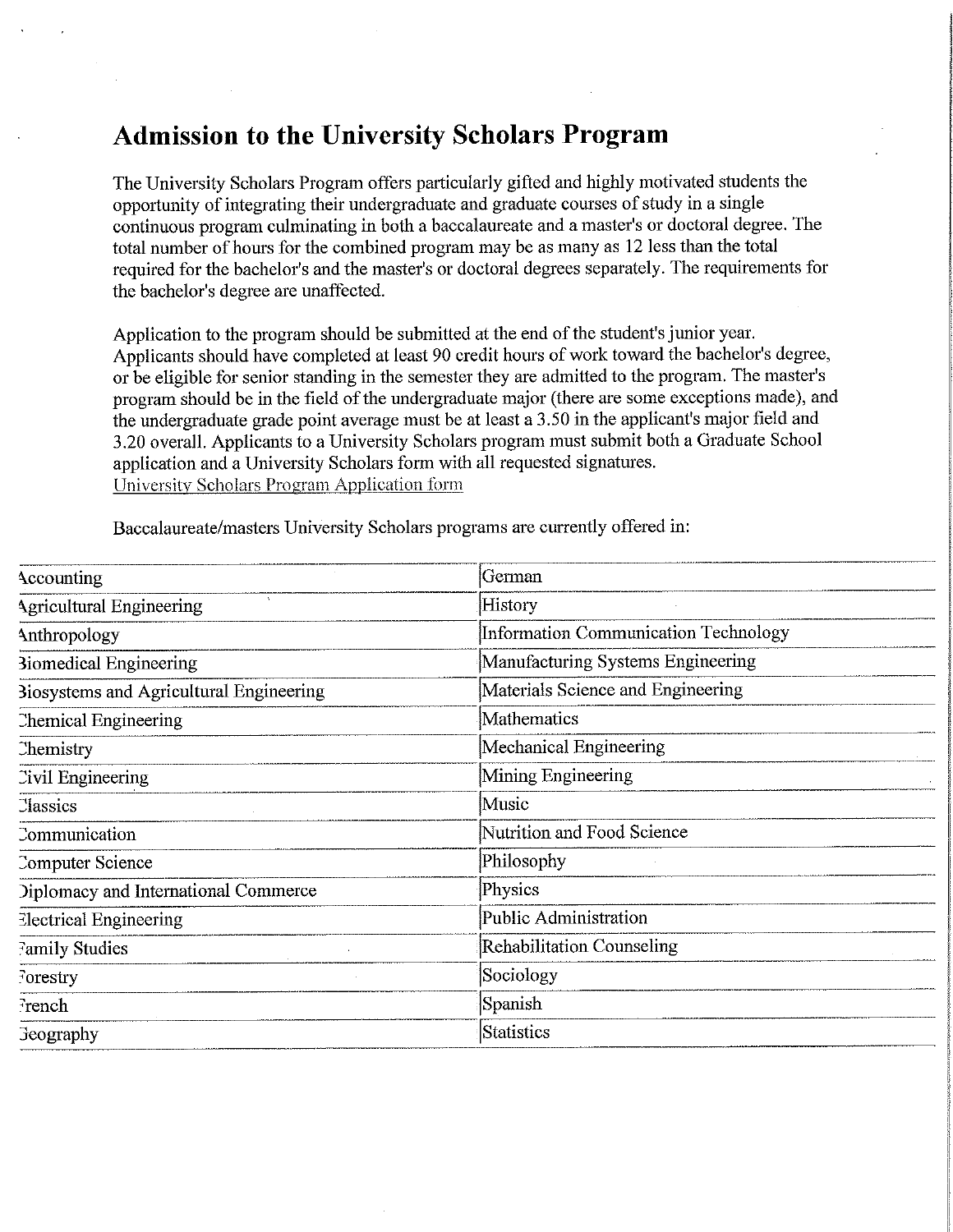

The University Scholars Program allows students to apply up to 12 hours of graduate coursework toward both the undergraduate and master's degrees. To be eligible students must 1) have completed a minimum of 90 hours 2) have senior standing 3) have completed all University Studies requirements and 4) have a GPA of 3.50 or better in their major and an overall GPA of at least 3.20. University Scholars students admitted for fall 2007 and beyond will be classified as undergraduates until they have completed the credit hours required for their undergraduate degree. Undergraduate tuition rates will be applied to the 12 hours (or less) of graduate level coursework designated for dual credit in this program. Students should submit this form, GRE scores and an on-line application to the Graduate School in their junior year.

| NAME: Last <b>Eirst M.I.</b>                                                                                                                |  |                                              |                                           |
|---------------------------------------------------------------------------------------------------------------------------------------------|--|----------------------------------------------|-------------------------------------------|
|                                                                                                                                             |  |                                              |                                           |
|                                                                                                                                             |  | TELEPHONE #: _______________________________ |                                           |
|                                                                                                                                             |  |                                              |                                           |
| TOTAL UNDERGRADUATE CREDITS COMPLETED:                                                                                                      |  |                                              | <b>CREDIT HOURS REMAINING FOR DEGREE:</b> |
|                                                                                                                                             |  |                                              |                                           |
| OVERALL UGPA: ____________ UGPA IN MAJOR: ________                                                                                          |  |                                              |                                           |
| ENROLLMENT REQUESTED FOR: YEAR $\Box$ $\Box$ FALL $\Box$ SPRING $\Box$ 1 <sup>st</sup> summer session $\Box$ 2 <sup>ND</sup> summer session |  |                                              |                                           |

COURSES NEEDED TO COMPLETE UNDERGRADUATE DEGREE (INCLUDE COURSES IN PROGRESS):

| <b>COURSE</b><br><b>PREFIX-NUMBER</b> | <b>CREDIT HR</b> | <b>SEMESTER/YR</b> | <b>COURSE</b><br><b>PREFIX-NUMBER</b> | <b>CREDIT HR</b> | <b>SEMESTER/YR</b> |
|---------------------------------------|------------------|--------------------|---------------------------------------|------------------|--------------------|
|                                       |                  |                    |                                       |                  |                    |
|                                       |                  |                    |                                       |                  |                    |
|                                       |                  |                    |                                       |                  |                    |

| <b>SIGNATURES:</b> | Student                             | DATE: the contract of the contract of the contract of the contract of the contract of the contract of the contract of the contract of the contract of the contract of the contract of the contract of the contract of the cont     |                                                                                                                                                                                                                                |
|--------------------|-------------------------------------|------------------------------------------------------------------------------------------------------------------------------------------------------------------------------------------------------------------------------------|--------------------------------------------------------------------------------------------------------------------------------------------------------------------------------------------------------------------------------|
|                    | <b>Director of Graduate Studies</b> |                                                                                                                                                                                                                                    | DATE:                                                                                                                                                                                                                          |
|                    | $\sim$<br>Undergraduate Dean        | <b>COLLEGE:</b> And the college of the college of the college of the college of the college of the college of the college of the college of the college of the college of the college of the college of the college of the college | DATE: the contract of the contract of the contract of the contract of the contract of the contract of the contract of the contract of the contract of the contract of the contract of the contract of the contract of the cont |
| 08/07              | <b>Graduate Dean</b>                | DATE: <b>DATE:</b>                                                                                                                                                                                                                 |                                                                                                                                                                                                                                |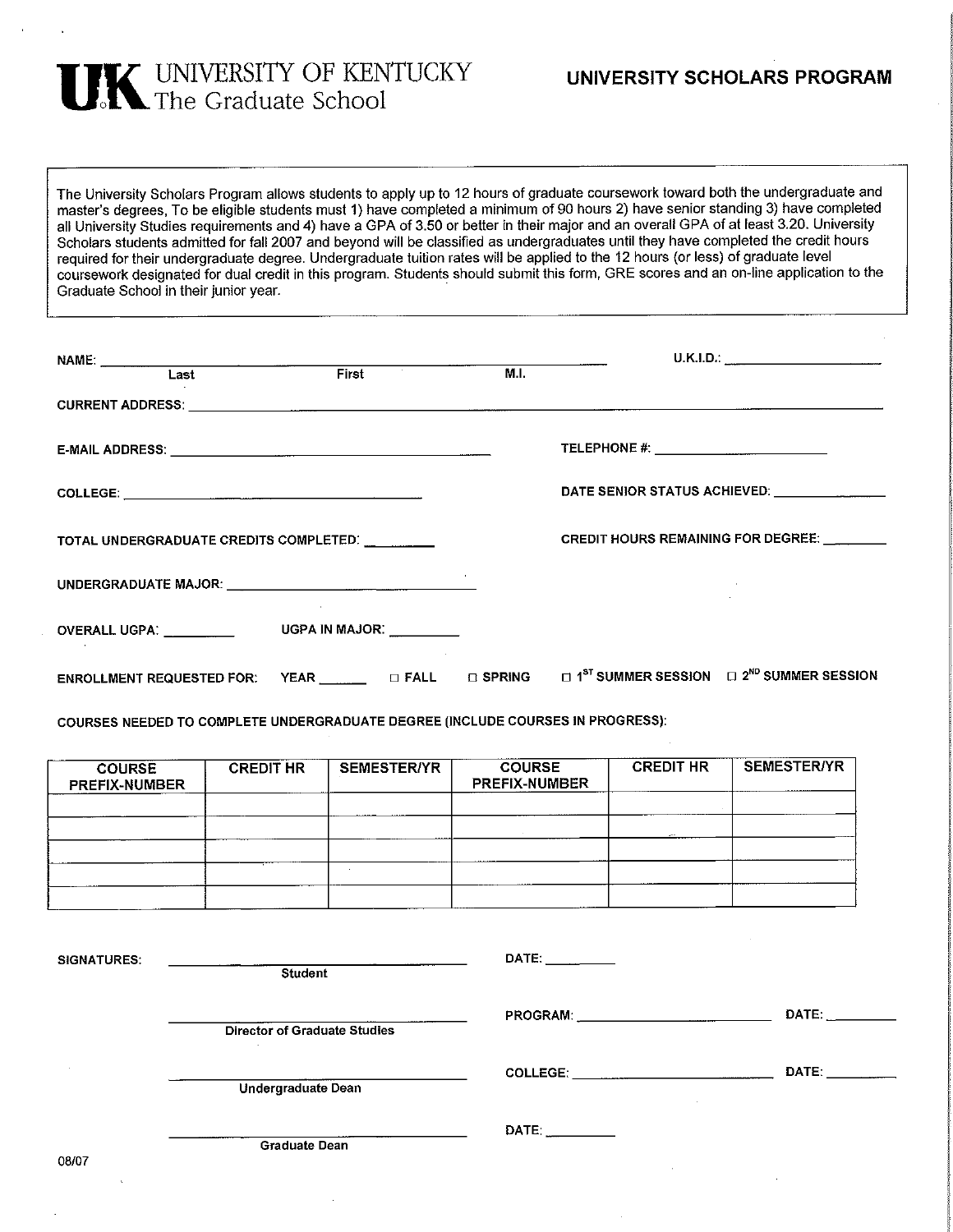# UNIVERSITY SCHOLARS PROGRAM PLAN SHEET

| <b>NAME:</b> |      |              |                | <b>SOCIAL SECURITY #:</b><br>_____ |
|--------------|------|--------------|----------------|------------------------------------|
|              | Last | <b>First</b> | M.I.<br>------ |                                    |

|                                         | <b>GRADUATE LEVEL COURSES USED FOR</b><br>UNDERGRADUATE CREDIT ONLY |                                | <b>GRADUATE LEVEL COURSES TO BE</b><br><b>COUNTED TOWARD BOTH DEGREES</b><br>(maximum of 12 hours) |                                | <b>GRADUATE LEVEL COURSES USED FOR</b><br><b>GRADUATE CREDIT ONLY</b> |
|-----------------------------------------|---------------------------------------------------------------------|--------------------------------|----------------------------------------------------------------------------------------------------|--------------------------------|-----------------------------------------------------------------------|
| <b>COURSE</b><br>PREFIX-NUMBER          | <b>CREDIT HR</b>                                                    | <b>COURSE</b><br>PREFIX-NUMBER | <b>CREDIT HR</b>                                                                                   | <b>COURSE</b><br>PREFIX-NUMBER | <b>CREDIT HR</b>                                                      |
|                                         |                                                                     |                                |                                                                                                    |                                |                                                                       |
|                                         |                                                                     |                                |                                                                                                    |                                |                                                                       |
|                                         |                                                                     |                                |                                                                                                    |                                |                                                                       |
|                                         |                                                                     |                                |                                                                                                    |                                |                                                                       |
|                                         |                                                                     |                                |                                                                                                    |                                |                                                                       |
|                                         |                                                                     |                                |                                                                                                    |                                |                                                                       |
|                                         |                                                                     |                                |                                                                                                    |                                |                                                                       |
|                                         |                                                                     |                                |                                                                                                    |                                |                                                                       |
|                                         |                                                                     |                                |                                                                                                    |                                |                                                                       |
|                                         |                                                                     |                                |                                                                                                    |                                |                                                                       |
|                                         |                                                                     |                                |                                                                                                    |                                |                                                                       |
|                                         |                                                                     |                                |                                                                                                    |                                |                                                                       |
| TOTAL CREDITS: NAMEL AND TOTAL CREDITS: |                                                                     | TOTAL CREDITS: TOTAL CREDITS:  |                                                                                                    | TOTAL CREDITS: ________        |                                                                       |

**B PLAN A MASTERS** 

□ PLAN B MASTERS

DATE:

I APPROVE THIS UNIVERSITY SCHOLARS PROGRAM PLAN:

**Director of Graduate Studies** 

**FORMULA FOR DEGREE:** 

TOTAL NUMBER OF HOURS REQUIRED FOR BACHELOR'S DEGREE:

PLUS TOTAL NUMBER OF HOURS REQUIRED FOR MASTER'S DEGREE:

SUB-TOTAL:

MINUS NUMBER OF HOURS ALLOWED AS CROSSOVERS (12 MAXIMUM):

SUB-TOTAL:

MINUS TOTAL NUMBER OF HOURS REQUIRED FOR BACHELOR'S DEGREE:

TOTAL NUMBER OF GRADUATE CREDITS REQUIRED FOR MASTERS DEGREE: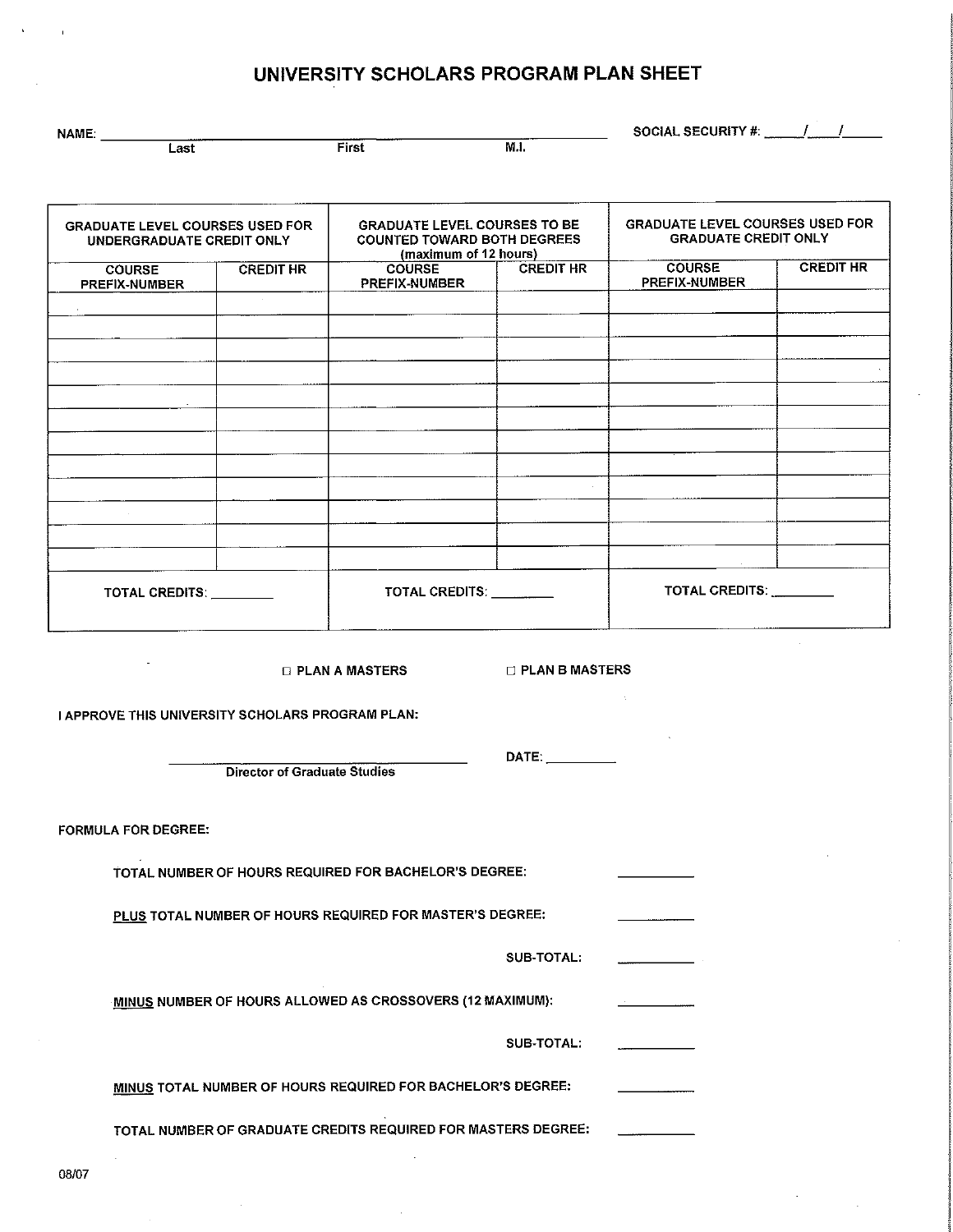# **SIGNATURE ROUTING LOG**

## General Information:

| Proposal Type: Course $\begin{bmatrix} \end{bmatrix}$ | Program $\boxtimes$                                                            | Other $  \cdot  $   |                                                                      |
|-------------------------------------------------------|--------------------------------------------------------------------------------|---------------------|----------------------------------------------------------------------|
|                                                       | Proposal Name <sup>1</sup> (course prefix & number, pgm major & degree, etc.): |                     | <b>MSMS University Scholars</b><br>Program for ABT<br>Undergraduates |
|                                                       | Proposal Contact Person Name: Dr. Joe Springer                                 | Phone: 323-<br>1440 | Email: jspring@uky.edu                                               |

## **INSTRUCTIONS:**

Identify the groups or individuals reviewing the proposal; note the date of approval; offer a contact person for each entry; and obtain signature of person authorized to report approval.

## **Internal College Approvals and Course Cross-listing Approvals:**

| <b>Reviewing Group</b>                                                                    | Date<br>Approved | <b>Contact Person (name/phone/email)</b>         | <b>Signature</b> |
|-------------------------------------------------------------------------------------------|------------------|--------------------------------------------------|------------------|
| <b>ABT</b> Coordinating<br>Committee                                                      | 10/03/2014       | Dr. Dan Howe / 218-1113 /<br>daniel.howe@uky.edu |                  |
| Undergraduate<br>Curriculum Committee,<br>College of Agriculture,<br>Food and Environment | 11/07/2014       | Larry Grabau / 257-3469 /<br>lgrabau@uky.edu     |                  |
|                                                                                           |                  |                                                  |                  |
|                                                                                           |                  |                                                  |                  |
|                                                                                           |                  |                                                  |                  |

## **External-to-College Approvals:**

| Council                             | <b>Date</b><br>Approved | <b>Signature</b>                  | Approval of |
|-------------------------------------|-------------------------|-----------------------------------|-------------|
| Undergraduate Council               |                         |                                   |             |
| Graduate Council                    |                         |                                   |             |
| <b>Health Care Colleges Council</b> |                         |                                   |             |
| Senate Council Approval             |                         | <b>University Senate Approval</b> |             |

Comments:

<sup>&</sup>lt;sup>1</sup> Proposal name used here must match name entered on corresponding course or program form.

<sup>&</sup>lt;sup>2</sup> Councils use this space to indicate approval of revisions made subsequent to that council's approval, if deemed necessary by the revising council.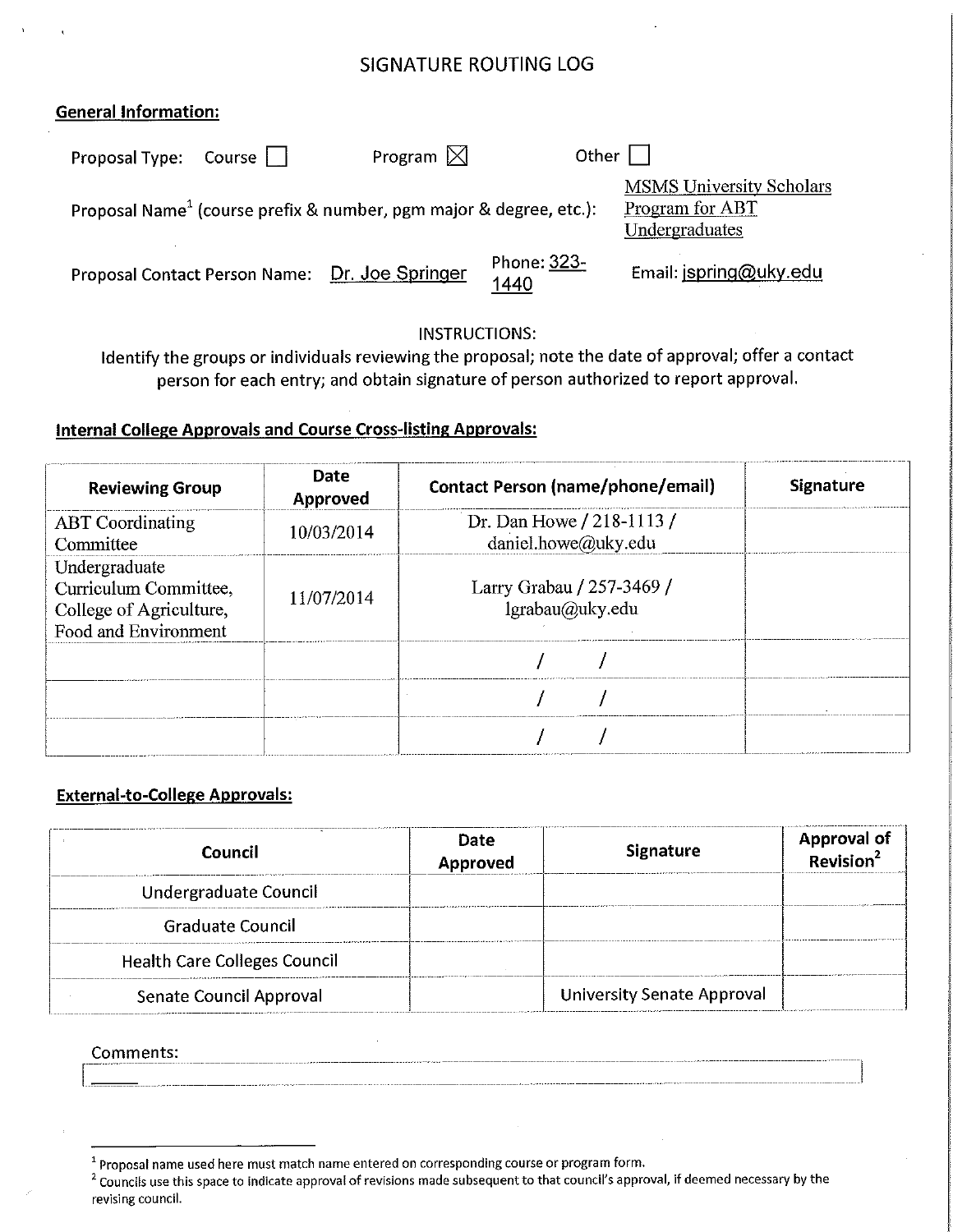#### **Ellis, Janie**

| From:               | Nikou, Roshan                                                                            |  |
|---------------------|------------------------------------------------------------------------------------------|--|
| Sent:               | Monday, December 22, 2014 1:08 PM                                                        |  |
| To:                 | Brothers, Sheila C; Carvalho, Susan E; Ellis, Janie; Ett, Joanie M; Hippisley, Andrew R; |  |
|                     | Jackson, Brian A; Lindsay, Jim D.; Nikou, Roshan; Price, Cleo; Timoney, David M          |  |
| Cc:                 | Perkins, Andrea L; Wang, Cecilia; Toland, Michael D; Buntin, William J; Crystal, Ralph;  |  |
|                     | Springer, Joe E                                                                          |  |
| Subject:            | Transmittals                                                                             |  |
| <b>Attachments:</b> | Program_Change_MPH-signed.pdf; MA Philosophy-signed.pdf; MS in ABA-signed.pdf;           |  |
|                     | ABT-MSMS University Scholars Proposal.pdf                                                |  |

Andrew Hippisley, Chair and Sheila Brothers, Coordinator TO: Senate Council

FROM: Brian Jackson, Chair and Roshan Nikou, Coordinator **Graduate Council** 

Graduate Council approved the following proposals and is now forwarding them to the Senate Council to approve. All the courses listed below have been forwarded to the Senate Council via e-Cats.

## **Programs and Certificates**

Master of Public Health

 $\Delta \sim 10^{-11}$ 

University Scholars for MA in Philosophy

MS in Applied Behavior Analysis

University Scholars for MS in Medical Sciences

#### **Courses**

MUS 648 Music Software Technology

MUS 731 Music Perception and Cognition

MUS 760 Music Research III

CPH 710 Adverse Events in Healthcare

LIS 690 Special Topics in Library and Information Science